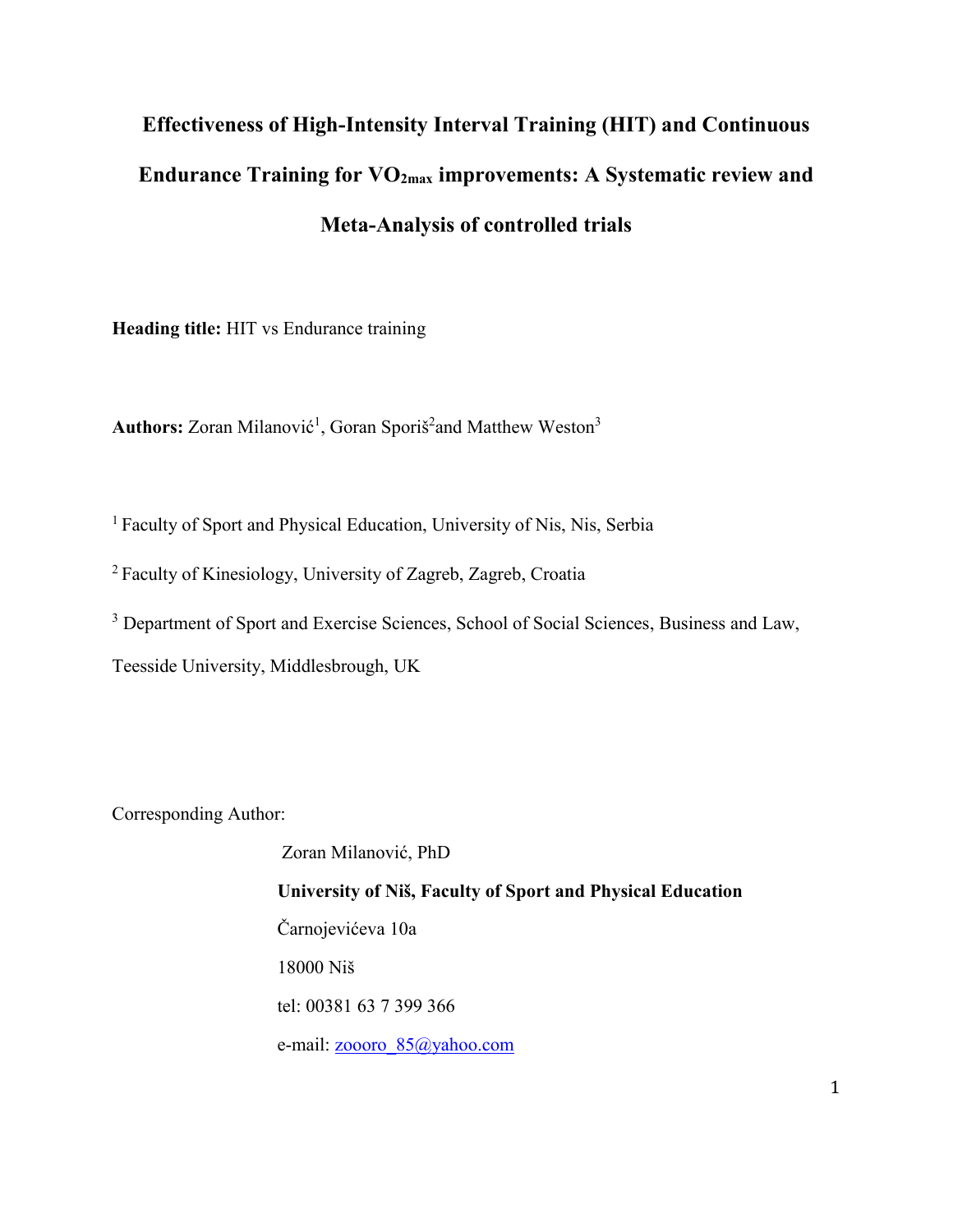# **Key points**

- When compared to no exercise, endurance training and high-intensity interval training elicit large improvements in maximal oxygen uptake.
- Endurance training and high-intensity interval training elicit additional benefit for individuals with lower pre-training fitness.
- In healthy, young to middle-aged adults, high-intensity interval training improves maximal oxygen uptake to a greater extent than traditional endurance training.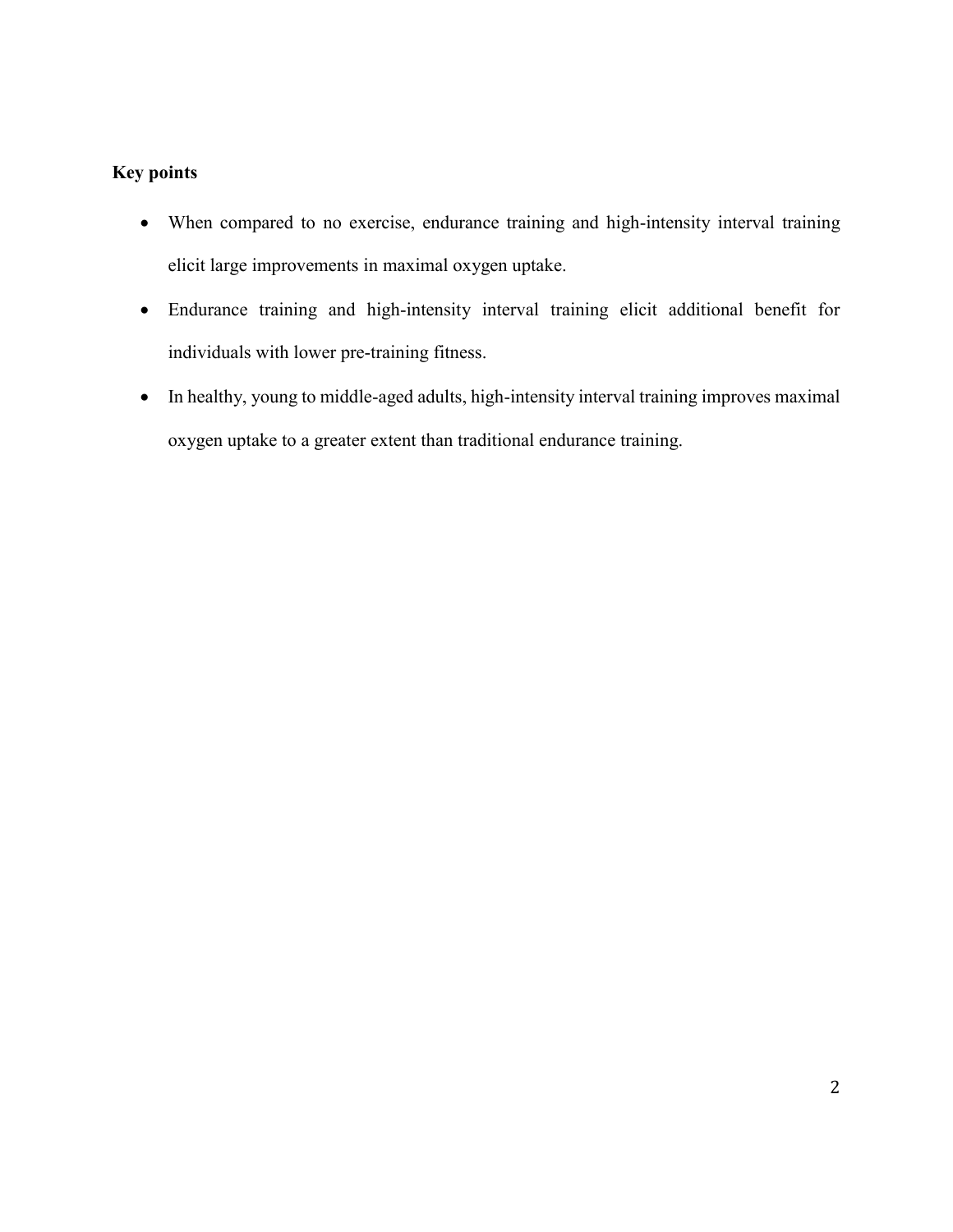#### **Abstract**

*Background* Enhancing cardiovascular fitness can lead to substantial health benefits. Highintensity interval training (HIT) is an efficient way to develop cardiovascular fitness, yet comparisons between this type of training with traditional endurance training are equivocal.

*Objective* Our objective was to meta-analyse the effects of endurance training and HIT on the maximal oxygen consumption ( $VO_{2max}$ ) of healthy, young to middle-aged adults.

*Methods* Six electronic databases were searched (MEDLINE, PubMed, SPORTDiscus, Web of Science, CINAHL and Google Scholar) for original research articles. A search was conducted and search terms included 'high intensity', 'HIT', 'sprint interval training', 'endurance training', 'peak oxygen uptake', 'VO<sub>2max</sub>'. Inclusion criteria were controlled trials, healthy adults aged 18-45 y, training duration  $\geq 2$  weeks, VO<sub>2max</sub> assessed pre- and post-training. Twenty-eight studies met the inclusion criteria and were included in the meta-analysis. This resulted in 723 participants with a mean  $\pm$  SD age and initial fitness of 25.1  $\pm$  5 y and 40.8  $\pm$  7.9 mL•kg<sup>-1</sup>•min<sup>-1</sup>, respectively. We made probabilistic magnitude-based inferences for meta-analysed effects based on standardized thresholds for small, moderate and large changes (0.2, 0.6 and 1.2, respectively) derived from between-subject standard deviations (SDs) for baseline  $VO<sub>2max</sub>$ .

*Results* The meta-analysed effect of endurance training on VO<sub>2max</sub> was a possibly large beneficial effect (4.9 mL•kg<sup>-1</sup>•min<sup>-1</sup>; 95% confidence limits  $\pm 1.4$  mL•kg<sup>-1</sup>•min<sup>-1</sup>), when compared with no exercise controls. A possibly moderate additional increase was observed for typically younger subjects  $(2.4 \text{ mL} \cdot \text{kg}^{-1} \cdot \text{min}^{-1})$ ;  $\pm 2.1 \text{ mL} \cdot \text{kg}^{-1} \cdot \text{min}^{-1}$ ) and interventions of longer duration  $(2.2 \text{ mL} \cdot \text{kg}^{-1})$ <sup>1</sup>•min<sup>-1</sup>;  $\pm 3.0$  mL•kg<sup>-1</sup>•min<sup>-1</sup>), and a small additional improvement for subjects with lower baseline fitness (1.4 mL•kg<sup>-1</sup>•min<sup>-1</sup>;  $\pm 2.0$  mL•kg<sup>-1</sup>•min<sup>-1</sup>). When compared to no exercise controls, there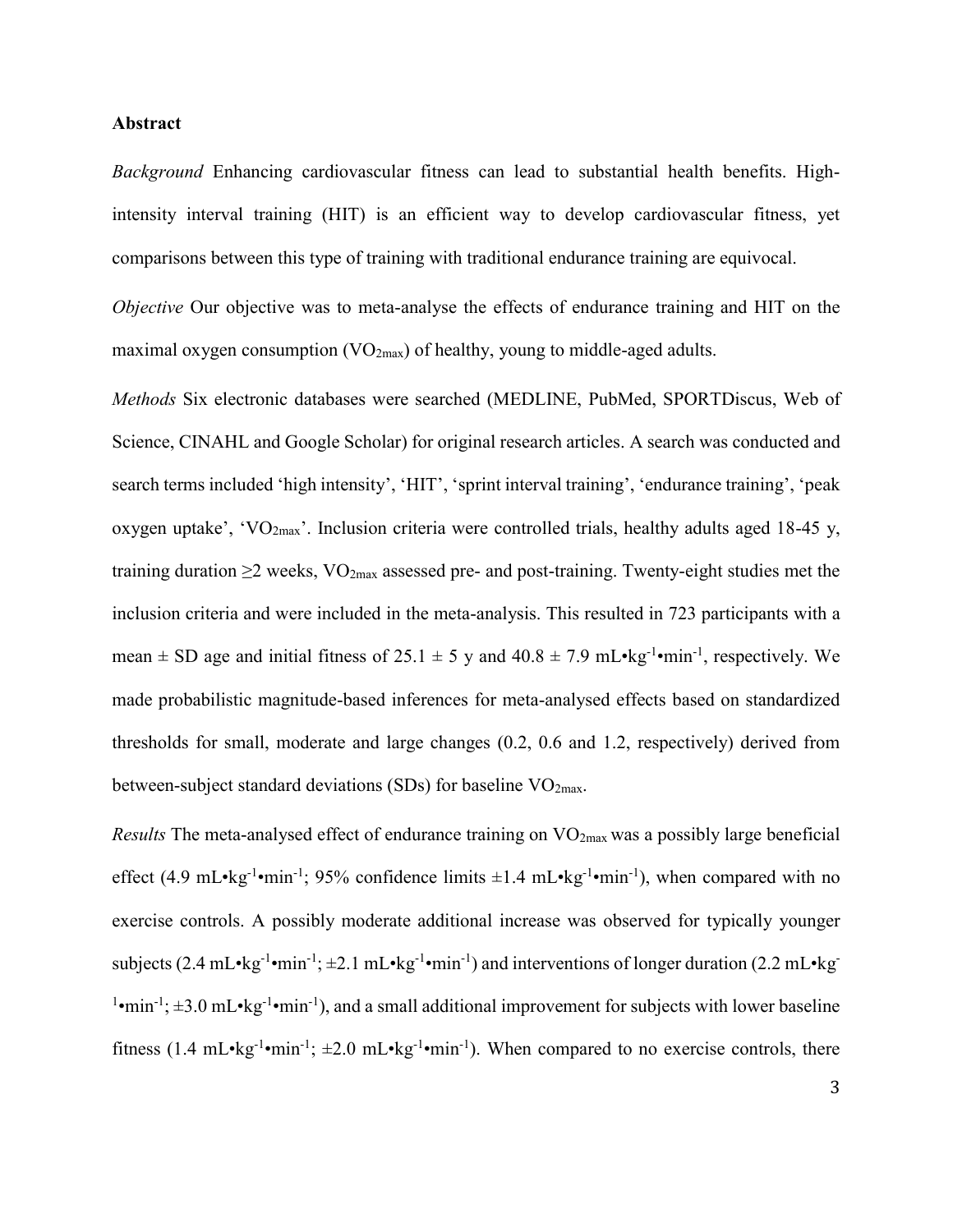was likely large beneficial effect of HIT  $(5.5 \text{ mL} \cdot \text{kg}^{-1} \cdot \text{min}^{-1})$ ;  $\pm 1.2 \text{ mL} \cdot \text{kg}^{-1} \cdot \text{min}^{-1})$ , with a likely moderate greater additional increase for subjects with lower baseline fitness  $(3.2 \text{ mL} \cdot \text{kg}^{-1} \cdot \text{min}^{-1})$ ;  $\pm 1.9$  mL•kg<sup>-1</sup>•min<sup>-1</sup>) and interventions of longer duration (3.0 mL•kg<sup>-1</sup>•min<sup>-1</sup>;  $\pm 1.9$  mL•kg<sup>-1</sup>•min<sup>-1</sup> <sup>1</sup>), and a small lesser effect for typically longer HIT repetitions (-1.8 mL•kg<sup>-1</sup>•min<sup>-1</sup>;  $\pm$ 2.7 mL•kg<sup>-1</sup> <sup>1</sup>•min<sup>-1</sup>). The modifying effects of age (0.8 mL•kg<sup>-1</sup>•min<sup>-1</sup>;  $\pm$ 2.1 mL•kg<sup>-1</sup>•min<sup>-1</sup>) and work:rest ratio  $(0.5 \text{ mL} \cdot \text{kg}^{-1} \cdot \text{min}^{-1})$ ;  $\pm 1.6 \text{ mL} \cdot \text{kg}^{-1} \cdot \text{min}^{-1}$ ) were unclear. When compared to endurance training, there was a possibly small beneficial effect for HIT  $(1.2 \text{ mL} \cdot \text{kg}^{-1} \cdot \text{min}^{-1})$ ;  $\pm 0.9 \text{ mL} \cdot \text{kg}^{-1} \cdot \text{min}^{-1})$  with small additional improvements for typically longer HIT repetitions  $(2.2 \text{ mL} \cdot \text{kg}^{-1} \cdot \text{min}^{-1})$ ;  $\pm 2.1$ mL•kg<sup>-1</sup>•min<sup>-1</sup>), older subjects (1.8 mL•kg<sup>-1</sup>•min<sup>-1</sup>; ±1.7 mL•kg<sup>-1</sup>•min<sup>-1</sup>), interventions of longer duration  $(1.7 \text{ mL} \cdot \text{kg}^{-1} \cdot \text{min}^{-1}; \pm 1.7 \text{ mL} \cdot \text{kg}^{-1} \cdot \text{min}^{-1})$ , greater work:rest ratio  $(1.6 \text{ mL} \cdot \text{kg}^{-1} \cdot \text{min}^{-1}; \pm 1.5$  $mL \cdot kg^{-1} \cdot min^{-1}$  and lower baseline fitness (0.8 mL $\cdot kg^{-1} \cdot min^{-1}$ ;  $\pm 1.3$  mL $\cdot kg^{-1} \cdot min^{-1}$ ).

*Conclusion* Endurance training and HIT both elicit large improvements in the VO<sub>2max</sub> of healthy, young to middle-aged adults with the gains in VO2max being greater following HIT, when compared to endurance training.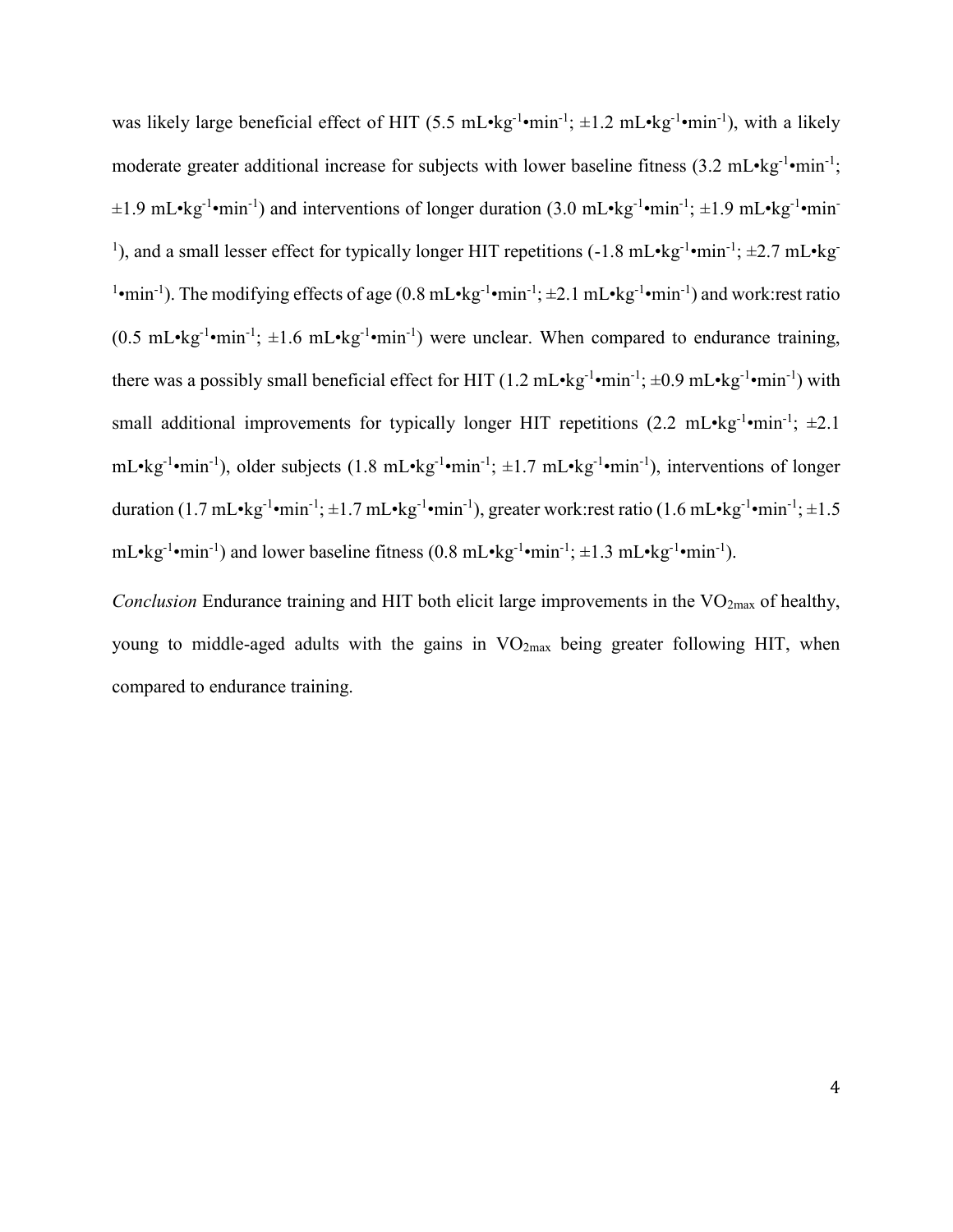#### **1 Introduction**

Improving or maintaining cardiovascular fitness can reduce the risk of all-cause and cardiovascular diseases [1]. Indeed, when compared to other well-established risk factors such as hypertension, diabetes, smoking and obesity, cardiovascular fitness is a more powerful predictor of mortality [2, 3]. Fitness training programmes aimed at the improvement of cardiovascular fitness therefore have broad appeal to the general population.

The fitness industry has recently seen a surge of interest in high-intensity interval training (HIT) a burst-and-recover cycle that is suggested to be a viable alternative to the traditional approach to enhancing aerobic fitness, namely continuous endurance training [4]. However, specifying an optimal training regime for improving fitness in the general community requires knowledge of how these different types of training influence adaptations in physiological parameters [5]. Consequently, there has been a substantial amount of research examining which modality of training, endurance or HIT, is superior for aerobic fitness improvements.

Endurance training and HIT both increase aerobic fitness [6] and thus relate to benefits in cardiovascular risk factors, fitness and all-cause mortality [7]. Some studies, however, have suggested that HIT leads to improvements in both aerobic and anaerobic fitness [8] and improves endurance performance to a greater extent than endurance training alone [9]. For example, Daussin et al. [10] found that maximal oxygen uptake  $(VO<sub>2max</sub>)$  increases were higher for untrained men and women who participated in an 8-week HIT program (15%) than they were for untrained participants undertaking an endurance training programme (9%). High-intensity interval training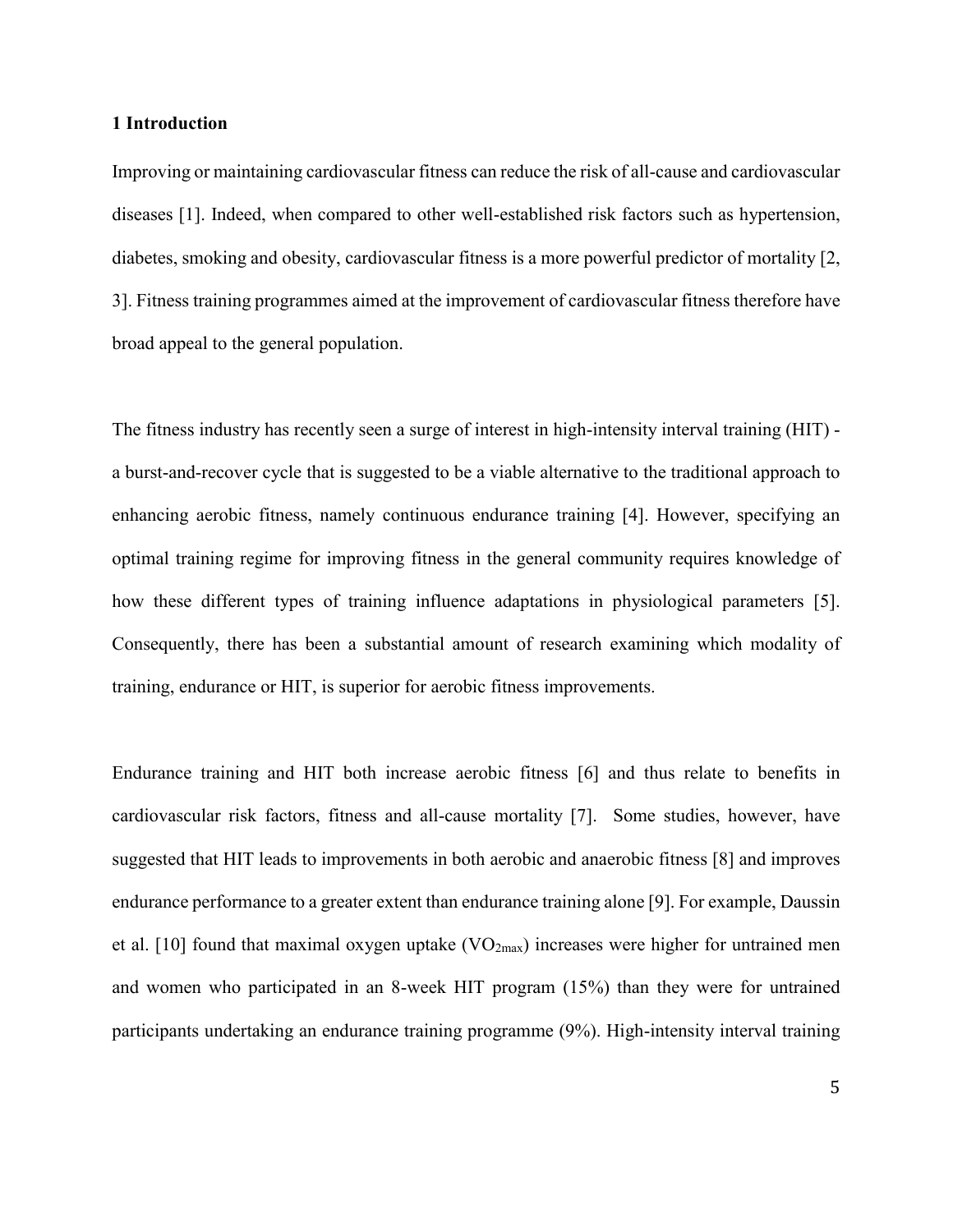has also been reported to be more effective than continuous, steady-state exercise training for inducing fat loss in men and women, despite requiring considerably less total energy expenditure during training [11, 12]. Recent studies have demonstrated that the cardiovascular adaptations occurring following HIT are similar, and in some cases superior, to those following endurance training [5, 13] and further beneficial effects of HIT were provided by the Nord-Trøndelag Health Study [13], which indicated that just a single weekly bout of HIT reduced the risk of cardiovascular disease in both men and women (relative risk: 0.61 and 0.49, respectively).

It is therefore not surprising that recent meta-analyses [14-17] have confirmed HIT to be an appropriate training stimulus to improve cardiorespiratory fitness and reduce metabolic risk factors in patient populations. Using similar inclusion criteria to the afore-mentioned reviews, Bacon et al. [18] meta-analysed the effect of HIT on VO<sub>2max</sub> but only calculated an overall effect size, irrespective of the type of control group (no exercise or endurance training). Consequently, we cannot conclude that HIT is better than endurance training because the effect of HIT is, naturally, much higher in comparison with no exercise control groups than the effect when compared with endurance training controls. A separate analysis (HIT vs endurance training; HIT vs no exercise) is therefore necessary to determine more precise effects of HIT. Gist et al. [19] reported a moderate effect (0.69) of sprint interval training (SIT) - classified as form of HIT at the highest end of the intensity spectrum [20] - on VO2max in comparison with no exercise control groups; yet a trivial effect  $(0.04)$  when compared with endurance training controls. However, this meta-analysis [19], as well as the recent meta-analyses performed by Weston et al. [21] and Sloth et al. [20], only addressed the effect of SIT on VO2max. In doing so, these reviews excluded HIT research utilizing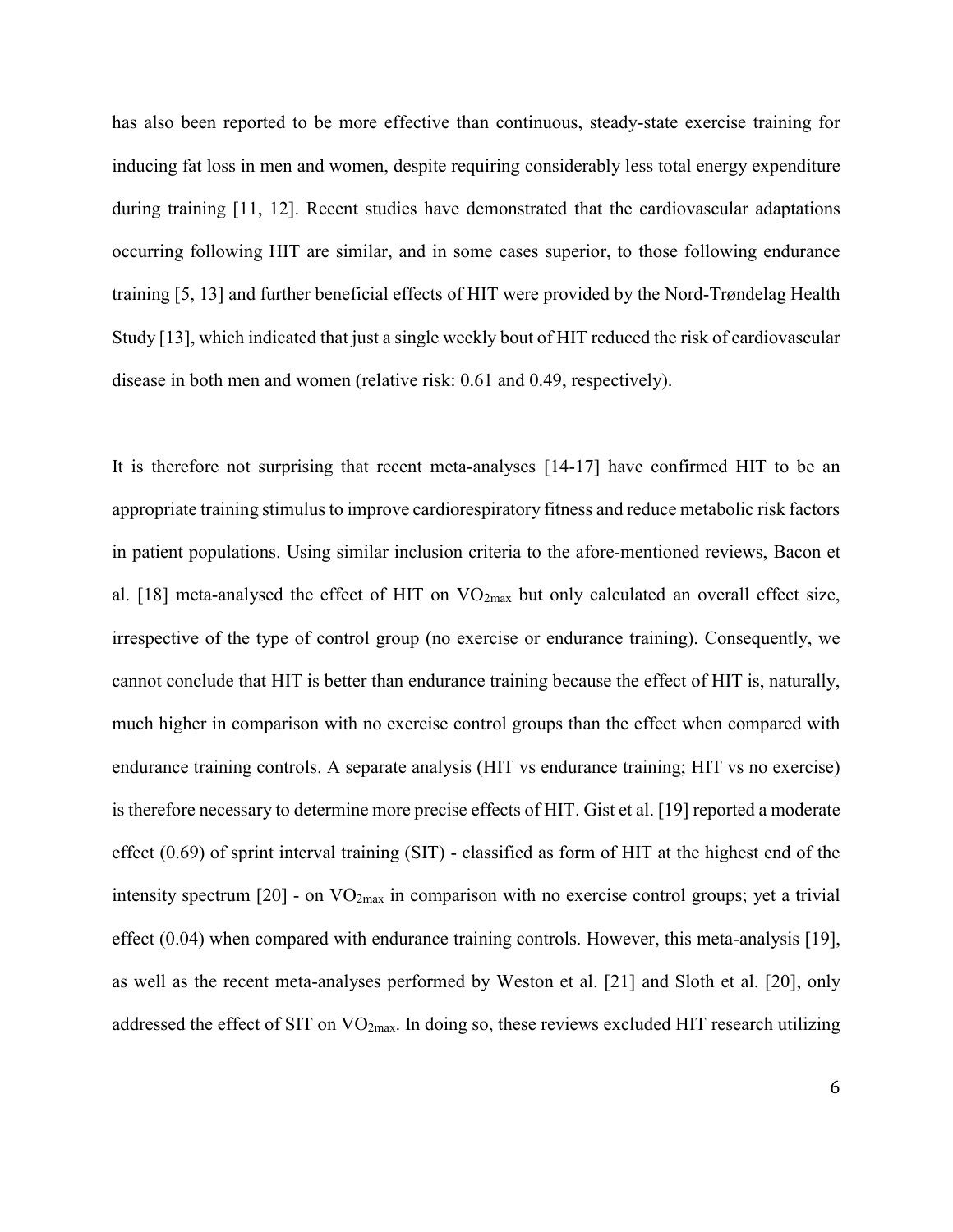longer interval durations and shorter recovery periods. While there have been meta-analyses on longer duration HIT repetitions in patient populations [14-17], to the best of the authors' knowledge there is no systematic review and meta-analysis examining the effect of longer duration HIT repetitions in comparison to either endurance training or no exercise controls. Therefore, our aim was to meta-analyse the effects on VO2max of endurance training and HIT in healthy, young to middle-aged adults, when compared to no exercise controls and also when the two types of training were compared to one another. A further aim was to examine the modifying effects of study and subject characteristics.

#### **2 Methods**

## *2.1 Search strategy*

Electronic database searches were performed using MEDLINE, PubMed, SPORTDiscus, Web of Science, CINAHL and Google Scholar using all available records up to 28 February 2014.The search terms covered the areas of high-intensity interval training, continuous endurance training and maximal oxygen uptake  $(VO_{2max})$  using a combinations of the following key words: highintensity interval training, high-intensity intermittent training, sprint interval training, endurance training, continuous endurance training, aerobic exercises, maximal oxygen uptake, peak oxygen uptake, cardiorespiratory fitness,  $VO_{2max}$ , young adults. The literature search, quality assessment and data extraction were conducted independently by two authors (ZM and GS). Papers that were clearly not relevant were removed from the database list before assessing all other titles and abstracts using our pre-determined inclusion and exclusion criteria. Inter-reviewer disagreements were resolved by consensus opinion or arbitration by a third reviewer. Full papers, including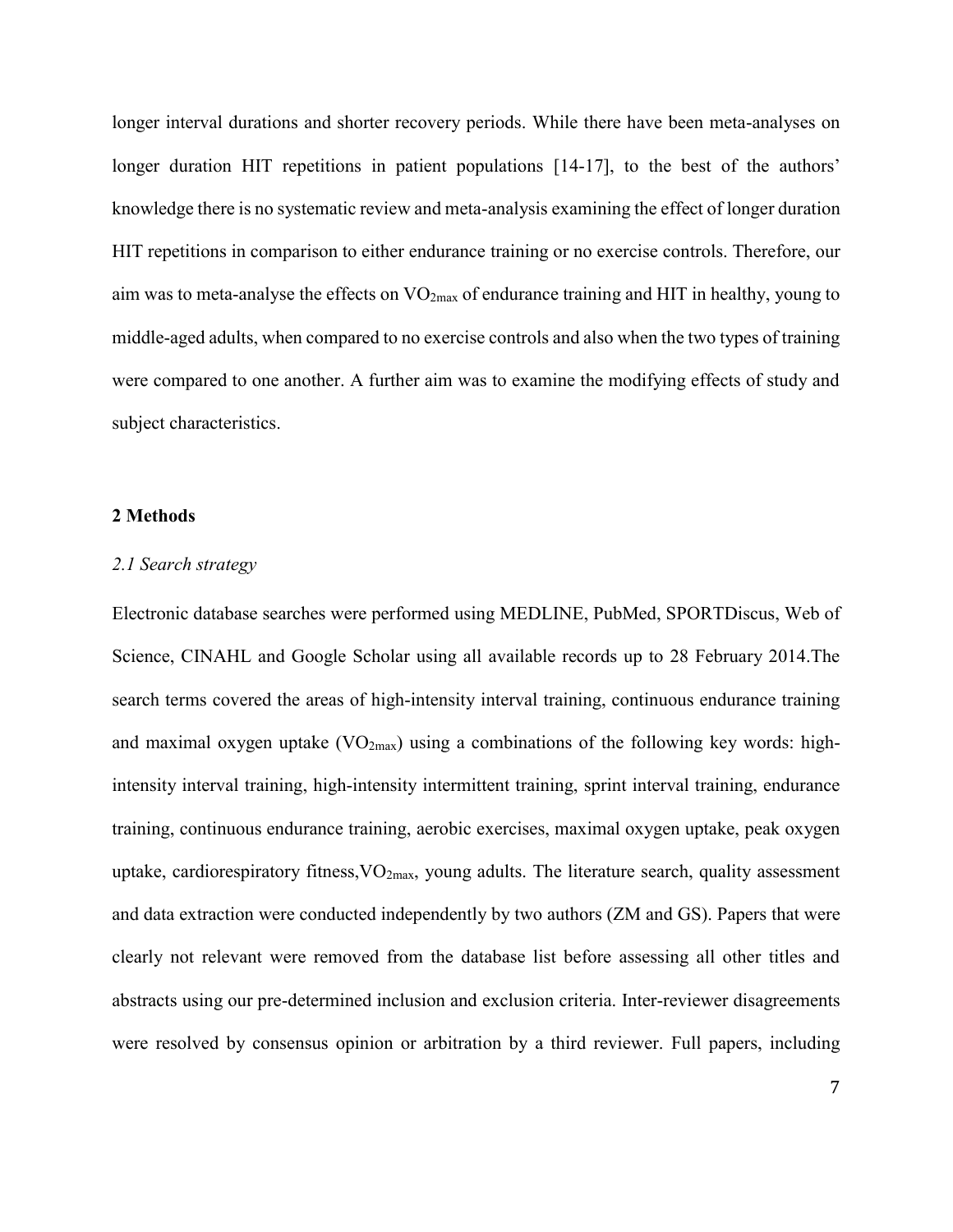reviews, were then collected and when not available the corresponding author was contacted by mail. Reference lists of the selected manuscripts were also examined for any other potentially eligible papers. This systematic review and meta-analysis was undertaken in accordance with the Preferred Reporting Items for Systematic Reviews and Meta-Analyses (PRISMA) statement [22].

#### *2.2 Inclusion criteria*

#### *2.2.1 Type of study*

Our meta-analysis included randomised and non-randomised controlled trials, written in English. Uncontrolled and cross-sectional studies were excluded from analysis and only studies published in the last 20 years (after 1995) were included in our review.

# *2.2.2 Type of participants*

The type of participants included in our meta-analysis were healthy, untrained, sedentary, recreational and non-athletic men and women aged between 18 and 45 y, who were not suffering from any kind of acute or chronic diseases. No exclusion criteria were applied to participant baseline fitness; however, studies with overweight and obese participants were excluded from our review due confusion on the proper expression of VO<sub>2max</sub> data when comparing obese and normal weight individuals.

#### *2.2.3 Type of interventions*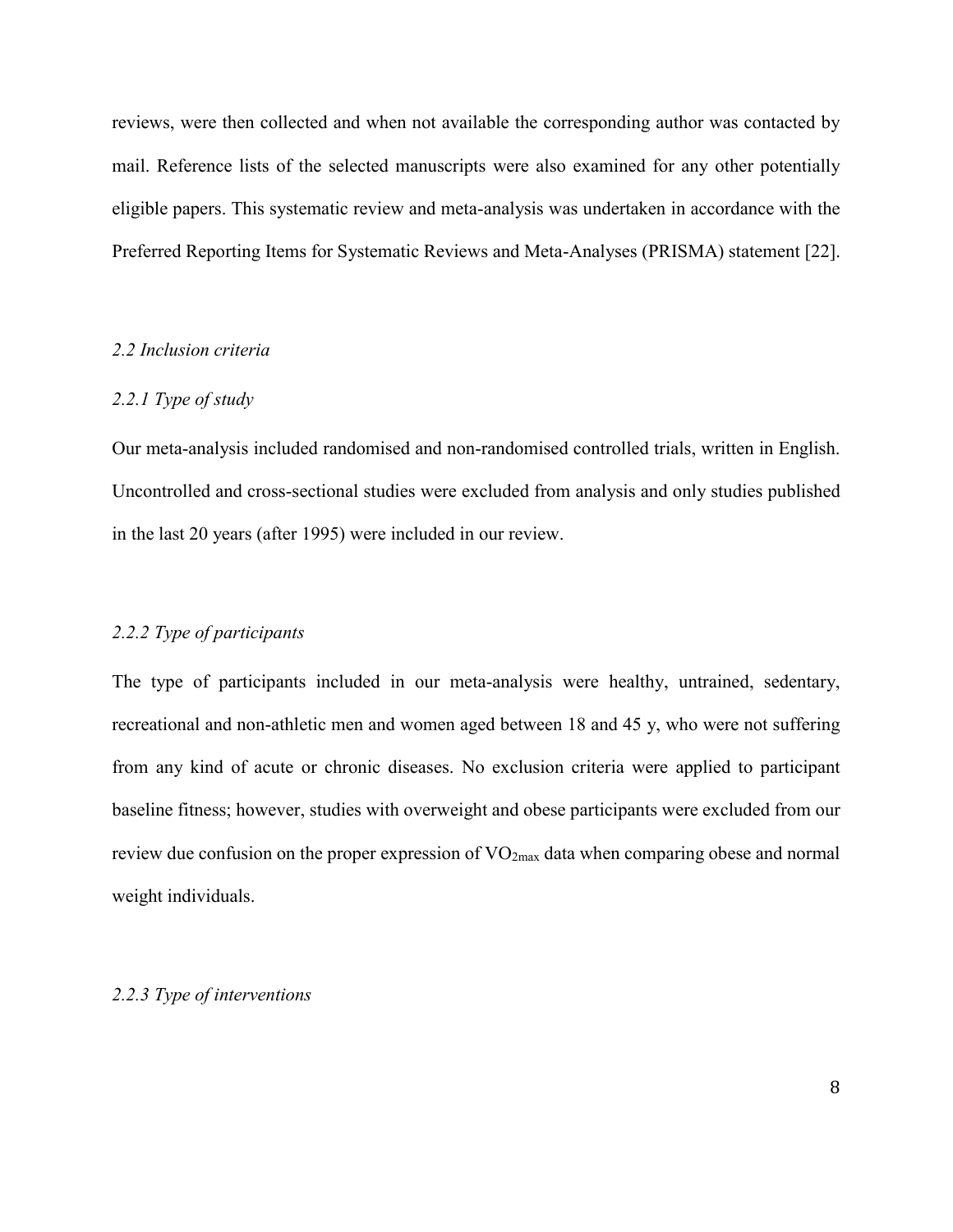To be included in our meta-analysis, training programmes had to last at least a minimum of 2 weeks, with participants allocated to either endurance training, HIT or a no exercise control group. Endurance training intensity was classified as moderate-intensity  $(60-85\% \text{ HR}_{\text{max}})$ , with HIT intensity classified as either "all-out", "supramaximal", "maximal" or "high (90-95% HR<sub>max</sub>)". Studies involving nutritional interventions were only included if the intervention was used by all participants, and studies were excluded if training was combined with strength training.

#### *2.2.4 Type of outcome measure*

The outcome measure for this meta-analysis was maximal oxygen uptake  $(VO_{2max})$ .

#### *2.3 Final study selection*

Following database examination, 804 potential manuscripts were identified with another 17 selected on the basis of the reference lists of the potential manuscripts (Figure 1). After removal of duplicates and elimination of papers based on title and abstract screening, 84 studies remained. The full texts of the remaining papers were examined in more detail. According to our eligibility criteria, 56 did not meet the inclusion criteria leaving 28 studies that met our inclusion criteria and were therefore included in the meta-analysis (Table 1).

## *2.4 Data extraction*

Cochrane Consumers and Communication Review Group's data extraction protocol was used to extract participant information including age, health status and sex, sample size, description of the intervention (including type of exercises, intensity, duration and frequency), study design and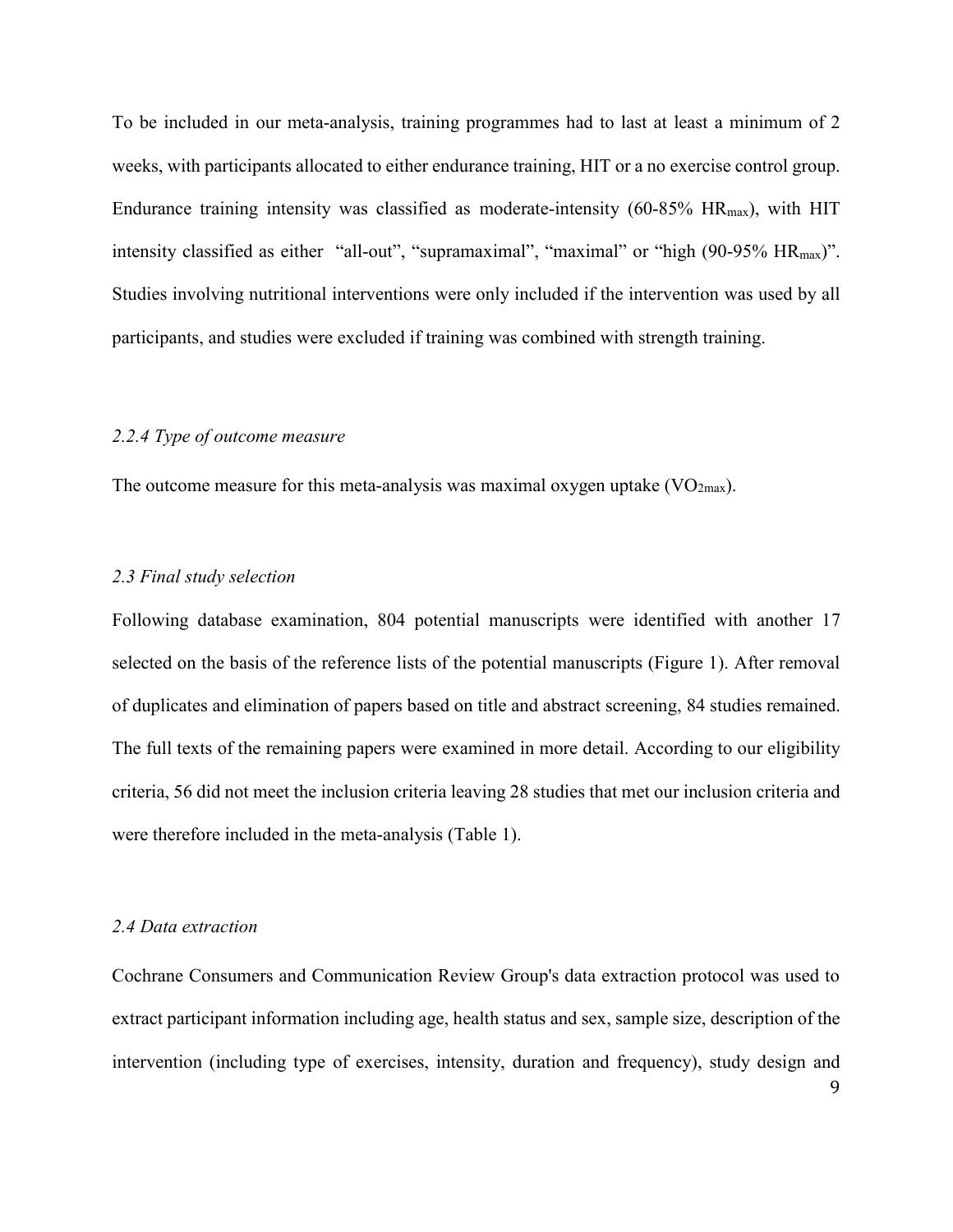study outcomes. This was undertaken by one author (ZM) while GS checked the extracted data for accuracy and completeness. Disagreements were resolved by consensus or by a third reviewer. Reviewers were not blinded to authors, institutions or manuscript journals. In those studies where the data were shown in figures or graphs, either the corresponding author was contacted to get the numerical data to enable analysis or graph digitizer software was used to extract the necessary data (DigitiZelt, Germany).

#### *2.5 Assessment of Bias*

Risk of bias was evaluated according to the PRISMA recommendation [23] and two independent reviewers assessed the risk of bias. Agreement between the two reviewers was assessed using *k* statistics for full-text screening, and rating of relevance and risk of bias. When there was disagreement about the risk of bias a third reviewer checked the data and took the final decision on it. The *k* agreement rate between reviewers was *k*=0.95.

#### *2.6 Statistical analysis*

A random effects meta-analysis was conducted to determine the pooled effect size of HIT and endurance training on VO<sub>2max</sub>, using comprehensive meta-analysis software, version 2 for Windows (Biostat company, Englewood, NJ, USA). We performed separate analyses to determine the pooled effect of the change in  $VO_{2max}$  for endurance training vs no exercise, HIT vs no exercise, and HIT vs endurance training. The precision of the pooled effect was reported as 95% confidence limits (CL) and also as probabilities that the true value of the effect was trivial, beneficial or harmful in relation to threshold values for benefit and harm. These probabilities were then used to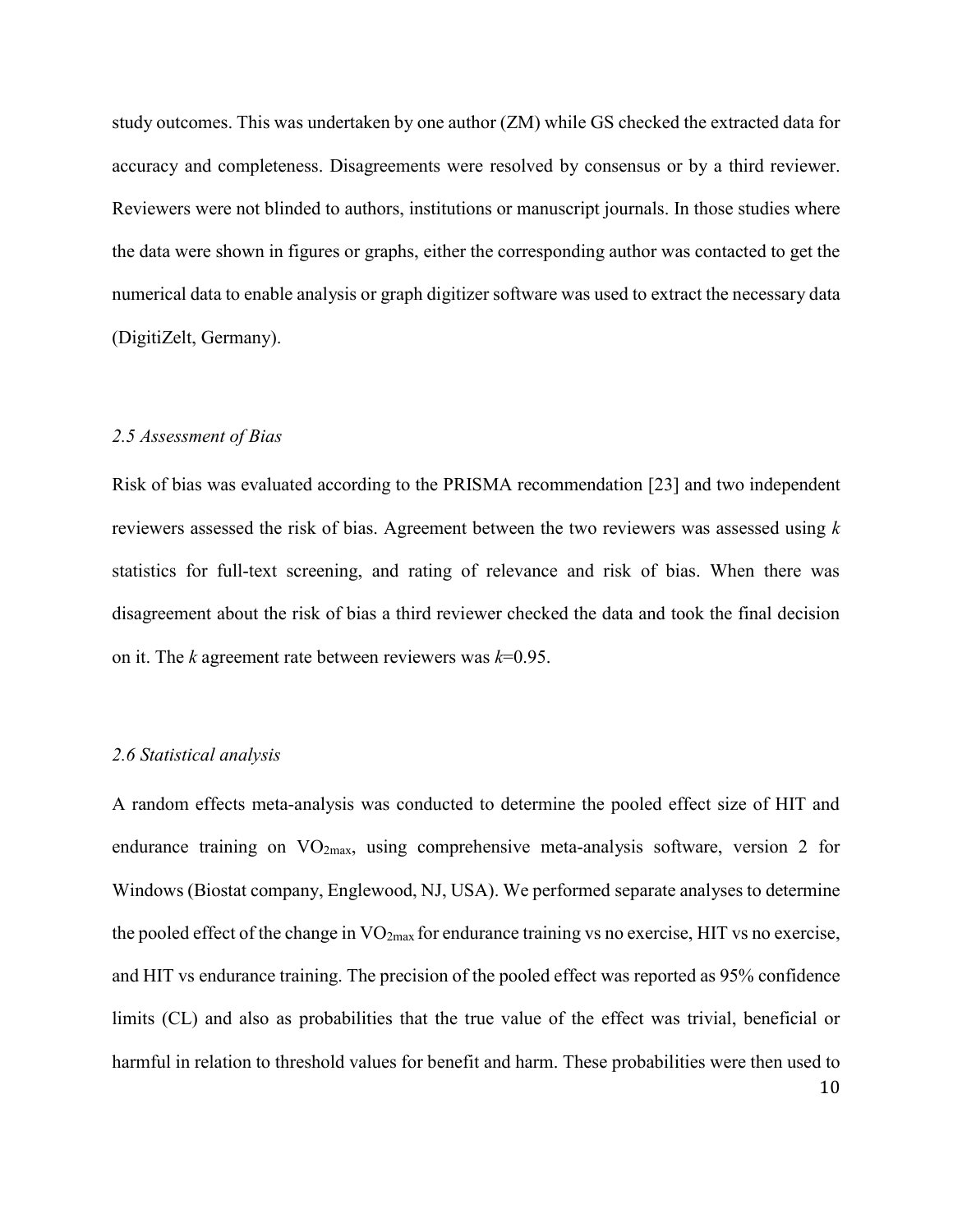make a qualitative probabilistic inference about the overall effect [24]. Given that enhanced aerobic functioning has clear clinical applications [21], our meta-analysed effects were assessed via clinical inferences. Here, the effects were considered unclear if the chance of benefit (improved VO2max) was high enough to warrant use of the intervention but with an unacceptable risk of harm (reduced  $VO_{2max}$ ). An odds ratio of benefit to harm of <66 was used to identify such unclear effects. Inferences were then subsequently based on standardised thresholds for small, moderate and large changes of 0.2, 0.6 and 1.2 standard deviations, respectively [24] and derived by averaging appropriate between-subject variances for baseline  $VO<sub>2max</sub>$ . Magnitude thresholds were 0.8, 2.4 and 4.7 mL $\cdot$ kg<sup>-1</sup> $\cdot$ min<sup>-1</sup> (endurance vs no exercise), 0.8, 2.3 and 4.7 mL $\cdot$ kg<sup>-1</sup> $\cdot$ min<sup>-1</sup>(HIT vs no exercise) and 0.9, 2.6 and 5.3 mL $\cdot$ kg<sup>-1</sup> $\cdot$ min<sup>-1</sup> (HIT vs endurance training). The chance of the true effect being trivial, beneficial or harmful was then interpreted using the following scale: 25-75%, possibly; 75-95%, likely; 95-99.5%, very likely; >99.5%, most likely [24]. Random variation in the effect from study-to-study was expressed as an SD, with the SD doubled to interpret its magnitude [25]. Publication bias was assessed by examining asymmetry of funnel plots using Egger's test, and a significant publication bias was considered if the  $P<0.10$ .

#### *2.7 Meta-regression analysis*

Meta-regression analyses were conducted to explore the effect of putative moderator variables on the pooled effect. Here, we selected five moderator variables that could reasonably influence the overall effect of training on  $VO<sub>2max</sub>$  and these were age, baseline fitness, intervention duration, work:rest ratio and HIT repetition duration. The modifying effects of these five variables were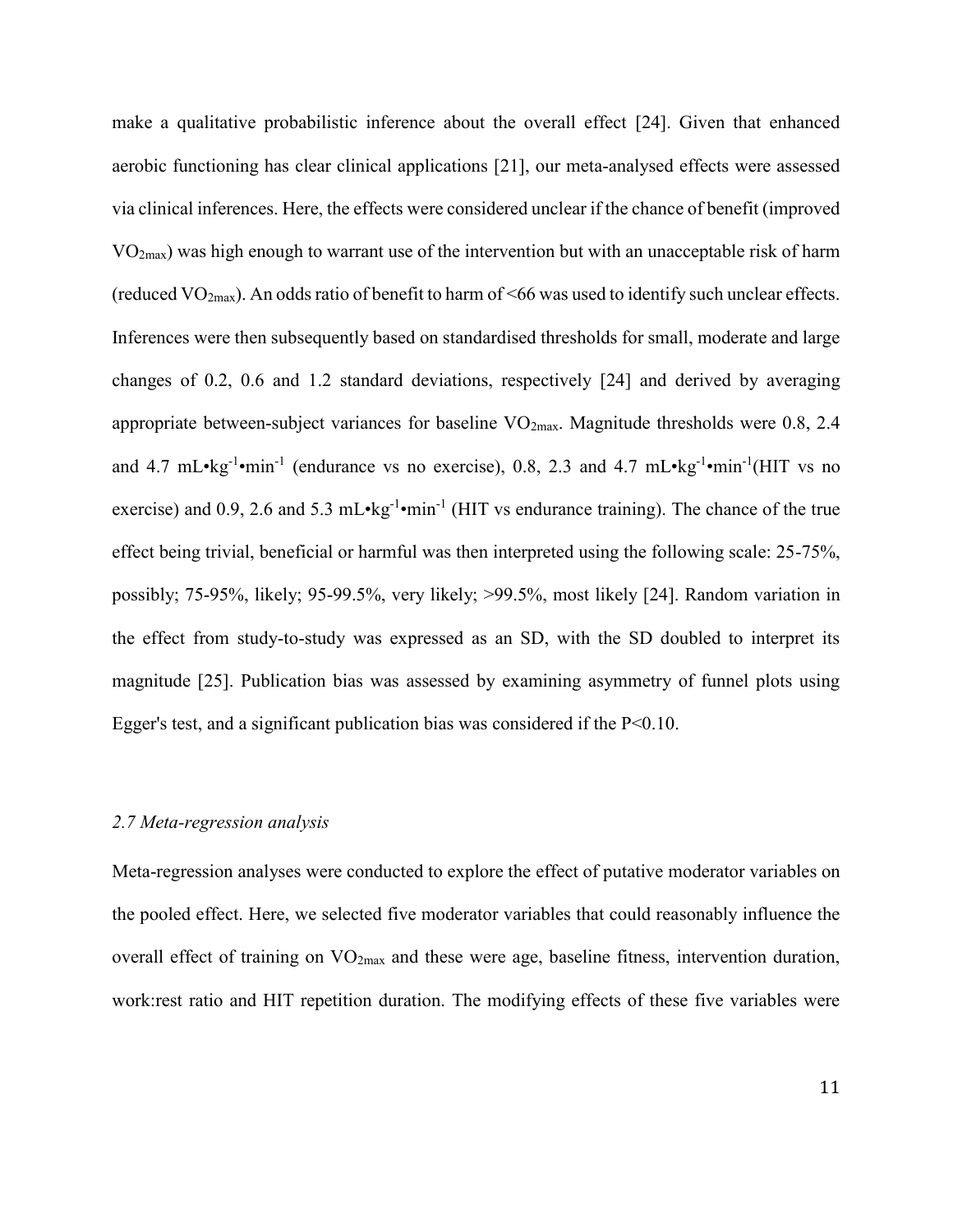calculated as the effect of two SDs (i.e. the difference between a typically low and a typically high value) [24].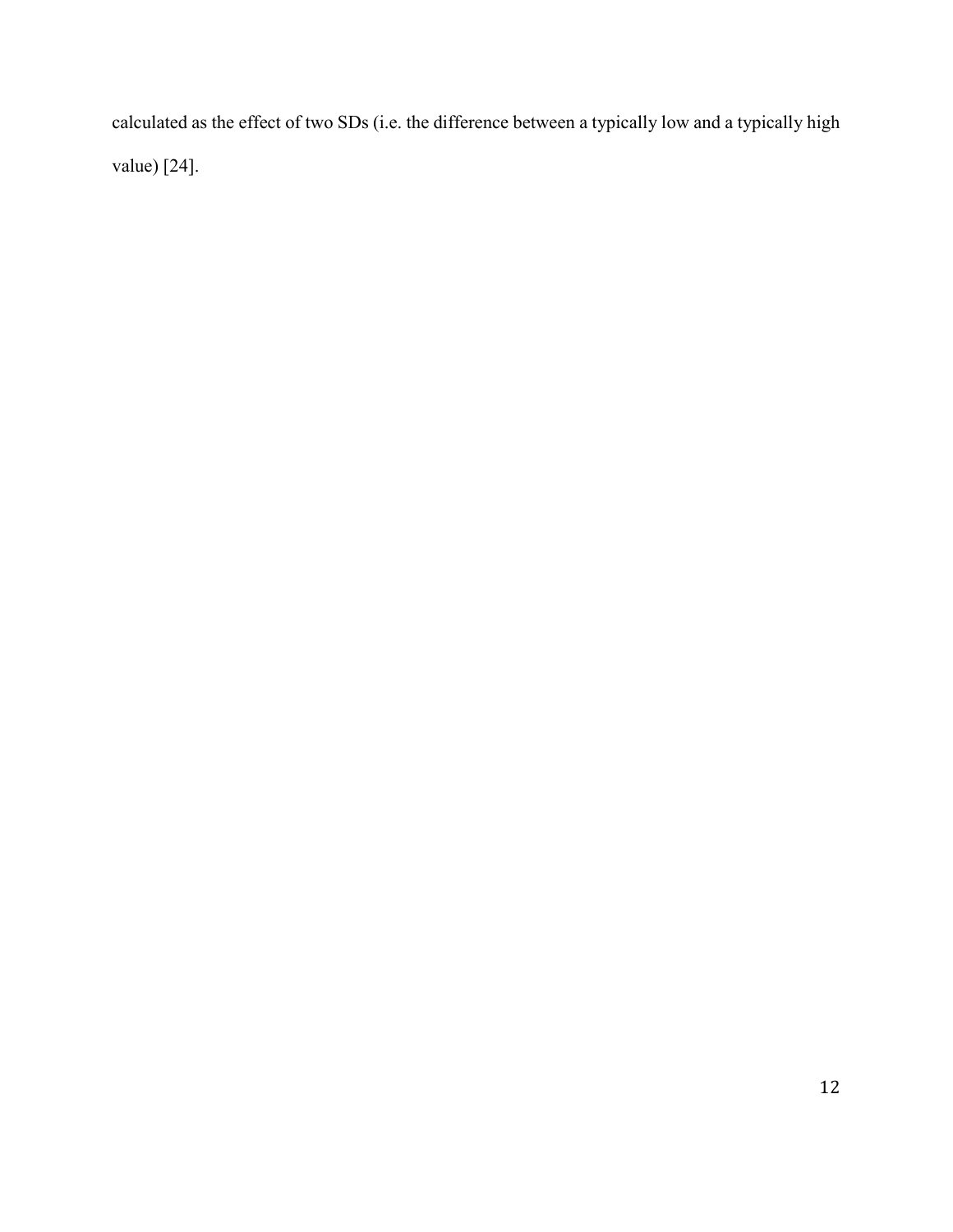#### **3 Results**

The Egger's test was performed to provide statistical evidence of funnel plot asymmetry (Figure 5) and the results indicated publication bias for all analyses ( $P < 0.10$ ).

## *3.1 Endurance training vs no exercise controls*

The meta-analysed effect of endurance training, when compared to controls, was a possibly large beneficial effect on  $VO_{2max}$  (4.9 mL•kg<sup>-1</sup>•min<sup>-1</sup>; 95% confidence limits  $\pm 1.4$  mL•kg<sup>-1</sup>•min<sup>-1</sup>) (Figure 2, Table 2). Meta-regression analysis revealed a greater beneficial effect (possibly moderate) for typically younger vs older subjects and interventions of longer duration, and a greater beneficial improvement (possibly small) for subjects with typically lower baseline fitness. The random variation in the overall pooled effect from study to study, expressed as an SD, was  $1.3 \text{ mL-kg}^{-1} \cdot \text{min}^{-1}$ .

#### *3.2 HIT vs no exercise controls*

The meta-analysed effect of HIT, when compared to controls, was a likely large beneficial effect on  $VO_{2max}$  (5.5 mL•kg<sup>-1</sup>•min<sup>-1</sup>;  $\pm$ 1.2 mL•kg<sup>-1</sup>•min<sup>-1</sup>) (Figure 3, Table 3). Meta-regression analysis revealed a likely moderate greater beneficial improvement in  $VO_{2max}$  for subjects with typically lower baseline fitness and interventions of longer duration and a likely small lesser effect for longer HIT repetitions. The effects of all other putative modifiers were unclear. Random variation in the effect from study to study was  $1.3 \text{ mL} \cdot \text{kg}^{-1} \cdot \text{min}^{-1}$ .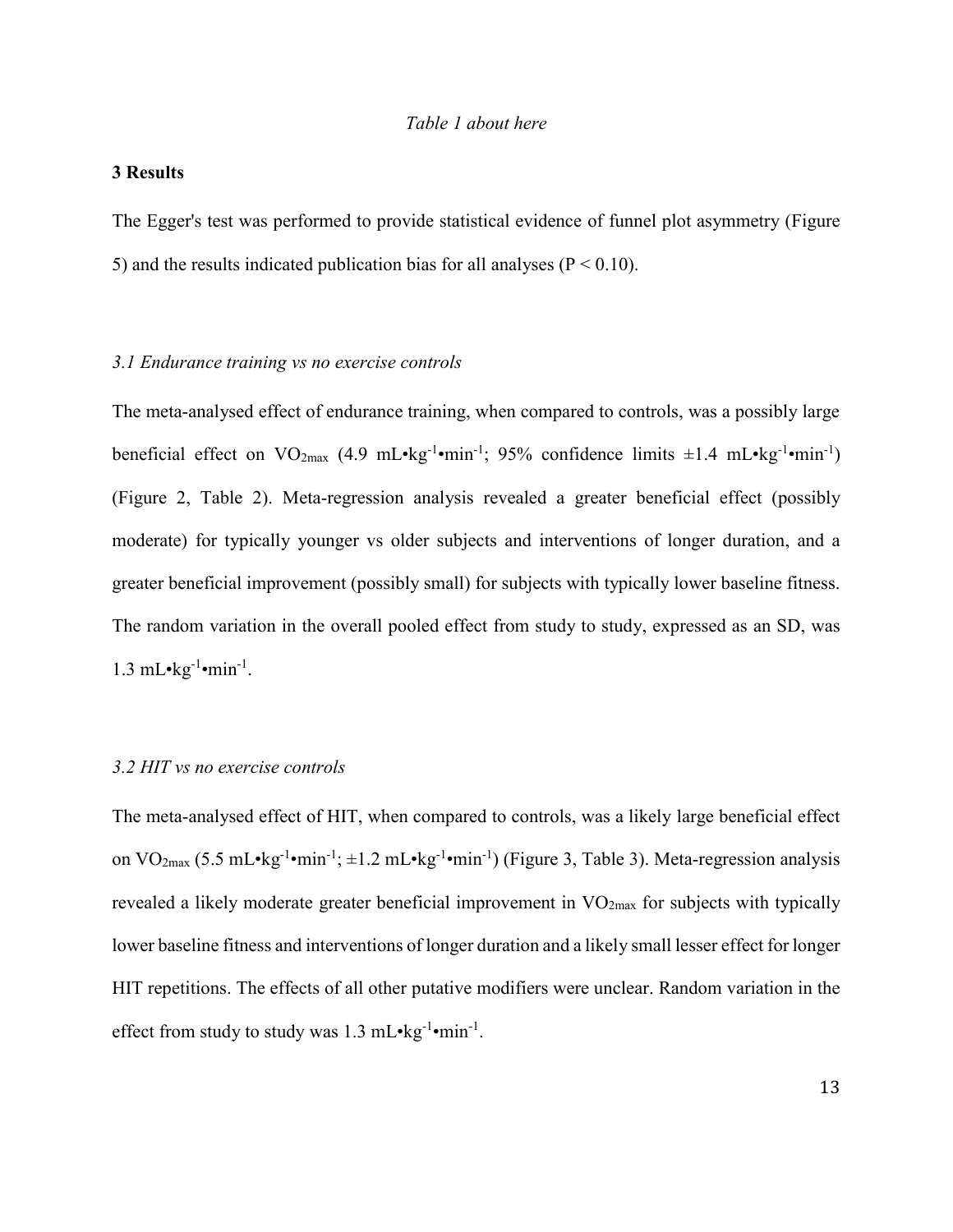#### *3.3HIT vs endurance training*

When compared to endurance training, there was a possibly small beneficial effect of HIT on VO<sub>2max</sub> (1.2 mL•kg<sup>-1</sup>•min<sup>-1</sup>;  $\pm 0.9$  mL•kg<sup>-1</sup>•min<sup>-1</sup>) (Figure 4, Table 4). The modifying effects of typically longer HIT repetitions, older and less fit subjects, longer interventions and a greater work:rest ratio were possibly to likely small increased beneficial improvements in  $VO<sub>2max</sub>$ . Random variation in the effect from study to study was  $0.8 \text{ mL} \cdot \text{kg}^{-1} \cdot \text{min}^{-1}$ .

# **4 Discussion**

This study presents a quantitative evaluation of HIT and endurance training models for  $VO<sub>2max</sub>$ improvements in healthy adults aged 18 to 45 y. Our results show that when compared to no exercise controls, both types of training elicit large improvements in  $VO<sub>2max</sub>$ . In studies where HIT and endurance were directly compared, there was a small beneficial effect for HIT.

The results of our systematic review and meta-analysis confirm the conclusions of previous studies [11, 27-30, 36, 37, 51] that continuous aerobic endurance training is an effective method for VO2max improvement in young adults. The training effect was greater for less fit adults, which is consistent with previous work demonstrating that aerobic training has an adaptive effect that favours the less fit [21]. Further to this, the beneficial effect of continuous endurance training on VO2max is greater for younger subjects and with interventions of longer duration. Most of the studies in this particular analysis undertook three moderate-intensity sessions per week lasting 40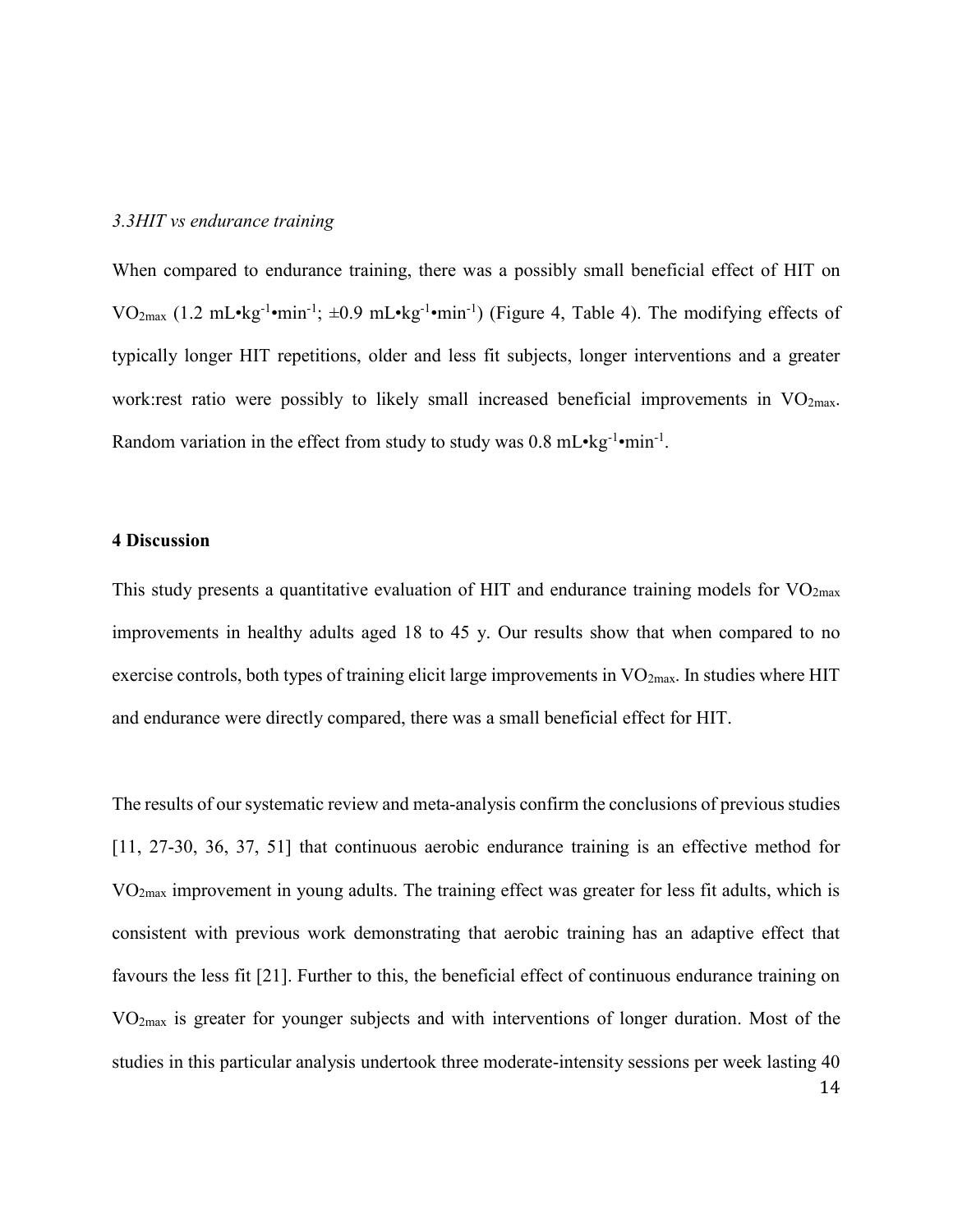to 60 minutes, yet the American College of Sports Medicine (ACSM) recommends to undertake moderate-intensity continuous exercises for a minimum 30-min on five days each week or 20-min of vigorous-intensity exercises three days each week, or a combination of the two [52]. As such, it is clear from the findings of this review that substantial gains in aerobic fitness can be obtained with a moderate-intensity training session frequency lower than that currently recommend [2].

When compared to no exercise controls, HIT elicits a likely large substantial improvement in the  $VO<sub>2max</sub>$  of healthy adults. This size of this effect was greater than that reported by Gist et al. [19] who reported a moderate effect (effect size 0.69) for low-volume HIT when compared to no exercise controls, with differences in the overall dose of exercise possibly accounting for these inconsistent results. Irrespective of dose, HIT has a clear beneficial effect on the aerobic fitness of healthy young adults when compared to no exercise. This effect is moderated by initial fitness as the training benefits individuals with lower initial fitness – a finding consistent with low-volume HIT programmes [21]. With regard to HIT programming, a moderating beneficial effect for longer intervention duration is consistent with the subgroup analysis performed by Bacon et al. [18]. Here, the authors reported that the largest increases in  $VO<sub>2max</sub>$  were following longer intervention durations ( $p=0.004$ ). Additionally, we found an unclear effect on  $VO_{2max}$  with an increased work:ratio (e.g. greater recovery in-between HIT repetitions), a finding consistent with that reported by Weston et al. [21]. Future studies are therefore needed to resolve this unclear effect, although the prescription of an 'optimal' work:rest ratio is challenging as variables such as age, sex, baseline fitness, training experience may need to be considered when designing HIT programmes. We also found an unclear modifying effect of age on HIT and consistent with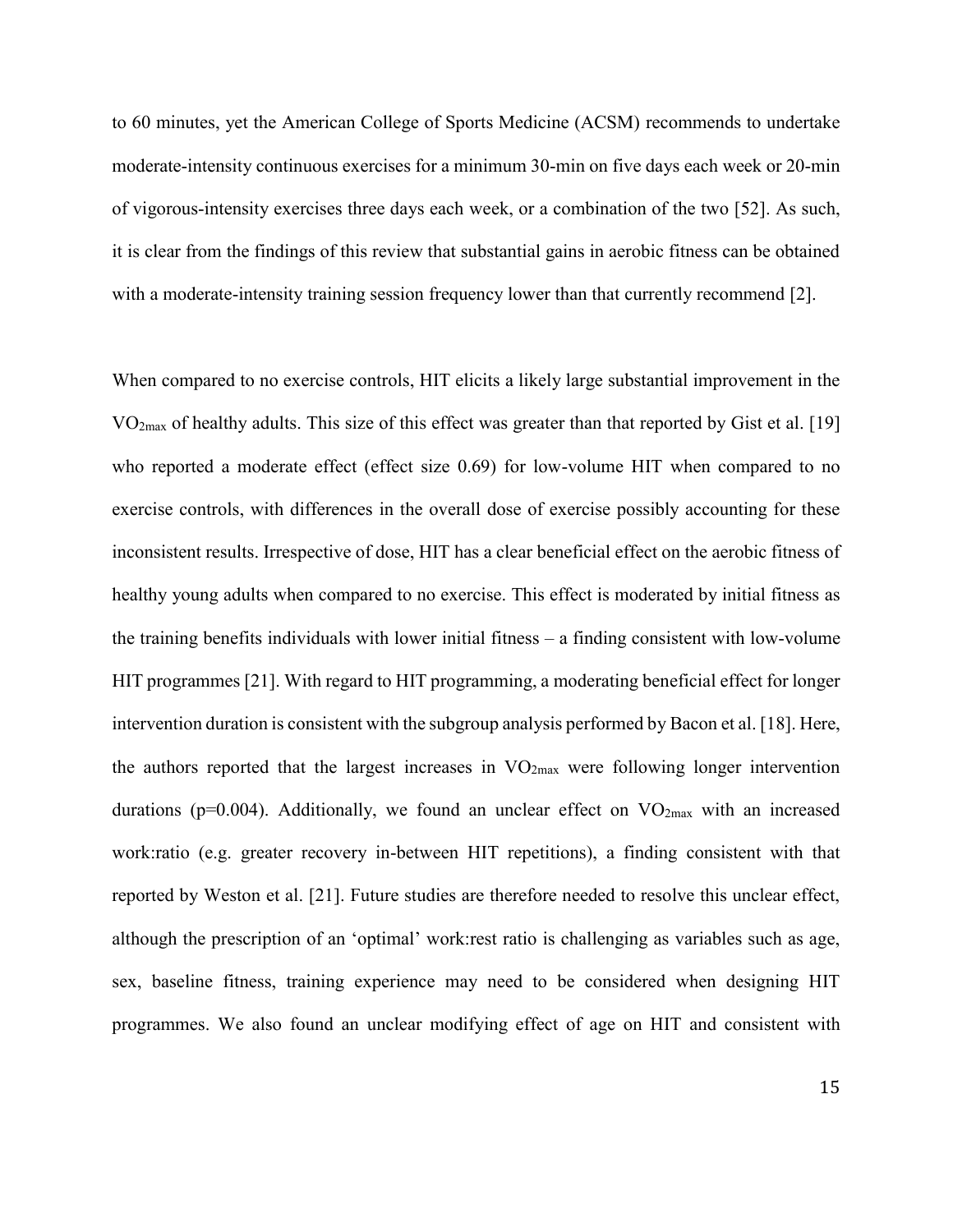previous HIT meta-analyses [18, 19, 21], the demographic of participants in the studies analysed was mainly young adults. As such, we suggest that more HIT studies need to be undertaken in older populations, especially given the recent encouraging findings reported by Adamson et al. [53] and Knowles et al. [54] whereby HIT elicited substantial improvements in  $VO<sub>2max</sub>$  and also measures of functional fitness and quality of life.

When compared to endurance training controls, HIT had a possibly small beneficial effect on VO2max. Previous comparisons between HIT and endurance training yielded either an unclear effect  $[19, 21]$  or a significantly higher increase in  $VO<sub>2peak</sub>$  after HIT compared to endurance training  $(3.03 \text{ mL} \cdot \text{kg}^{-1} \cdot \text{min}^{-1})$ ;  $\pm 2.0$  to 4.1 mL $\cdot \text{kg}^{-1} \cdot \text{min}^{-1}$ ) [21]. Discrepancies in the overall training dose (e.g. low-volume HIT vs HIT) and study participants (e.g. healthy participants vs patient populations) no doubt account for the inconsistency in these findings. The difference in the training effect between HIT and endurance was enhanced for older and less fit subjects, suggesting HIT to have appeal to those involved in the fitness programming of older adults and patient populations especially given that the safety concerns associated with HIT are unfounded [55, 56]. Our supposition is supported by recent evidence whereby HIT induced substantial improvements in cardiovascular (e.g. VO2max), functional fitness (e.g. sit to stand test) and health-related quality of life/physical functioning following short (3 weeks) [53] and long duration (13 weeks) [54] interventions. Our findings of enhanced beneficial effects for HIT with longer repetitions, greater work:rest ratios and longer training interventions provides valuable information to those involved in the design and implementation of HIT programmes.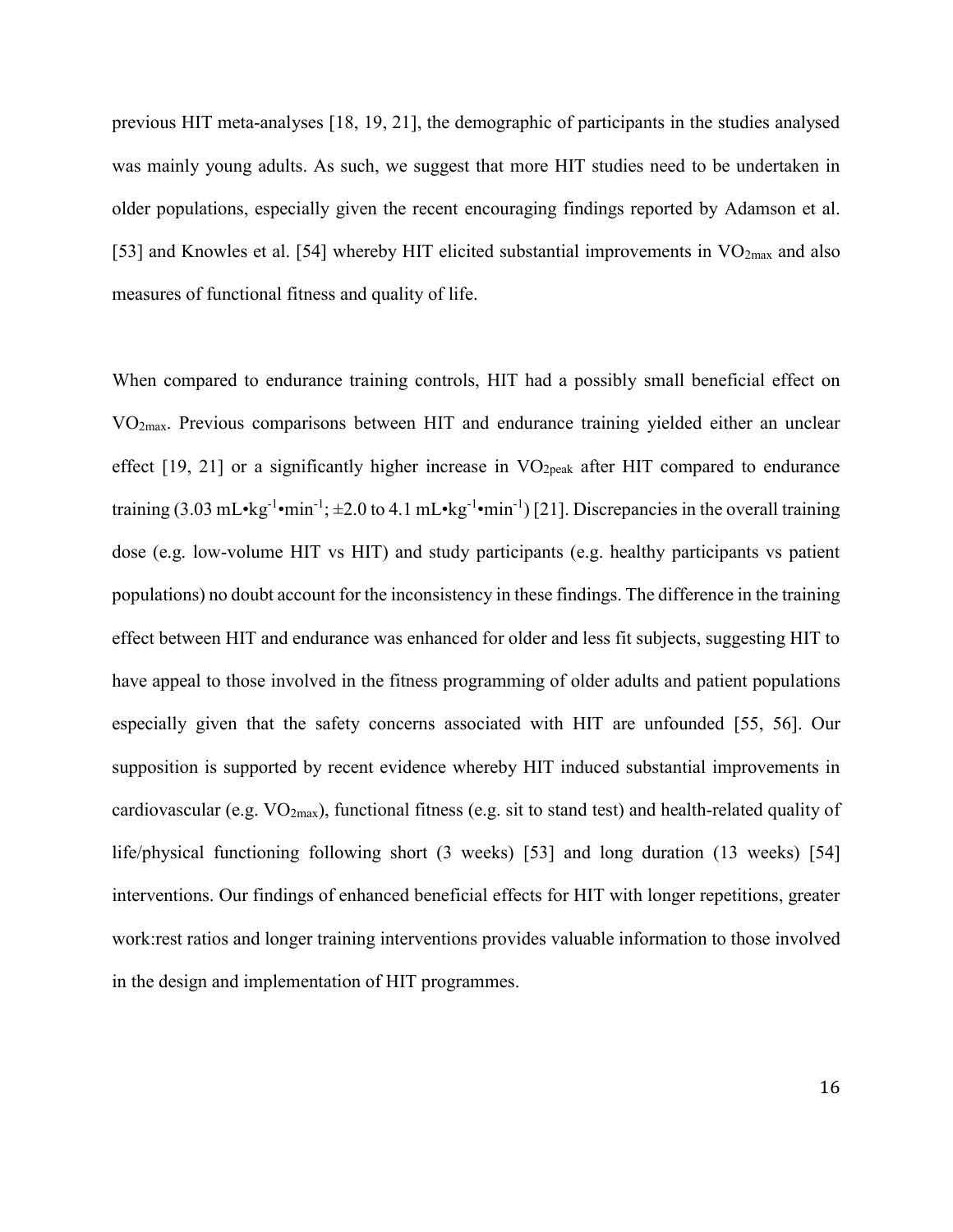While information on the physiological mechanisms subtending the improvements in  $VO<sub>2max</sub>$ following either endurance training or HIT helps to explain changes in  $VO<sub>2max</sub>$ , a discussion of physiological adaptations is beyond the scope of our review. In this instance, we direct readers to the articulate and comprehensive reviews of Jones and Carter [57], Gibala et al. [58] and Sloth et al. [20] for a detailed discussion of the underlying physiological adaptations to endurance training and HIT.

Finally, the observed magnitude of the between-study variation in the mean effect was moderate for endurance training vs control and HIT vs control, and small for HIT vs endurance training. As such, the mean effect, when compared to control, lies typically between 3.6 mL•kg<sup>-1</sup>•min<sup>-1</sup> (very likely moderate) and 6.2 mL•kg<sup>-1</sup>•min<sup>-1</sup> (very likely large) for endurance training, between 4.2 mL•kg<sup>-1</sup>•min<sup>-1</sup> (most likely moderate) and 6.8 mL•kg<sup>-1</sup>•min<sup>-1</sup> (very likely large) for HIT, and between -0.4 mL•kg<sup>-1</sup>•min<sup>-1</sup> (most likely trivial) and 2.0 mL•kg<sup>-1</sup>•min<sup>-1</sup> (likely small) for HIT compared to endurance training.

# **5 Conclusion**

Our meta-analysis confirms that endurance training and HIT both elicit large improvements in the VO2max of healthy, young to middle-aged adults with the effects being greater for the less fit. Furthermore, when comparing the two modes of training the gains in  $VO<sub>2max</sub>$  are greater following HIT. Given the well-established link between aerobic fitness and mortality, further investigations into the manipulations of the HIT dose (e.g. repetition intensity, duration work:rest ratio etc.) are therefore recommended to enhance our understanding of the beneficial effects of HIT.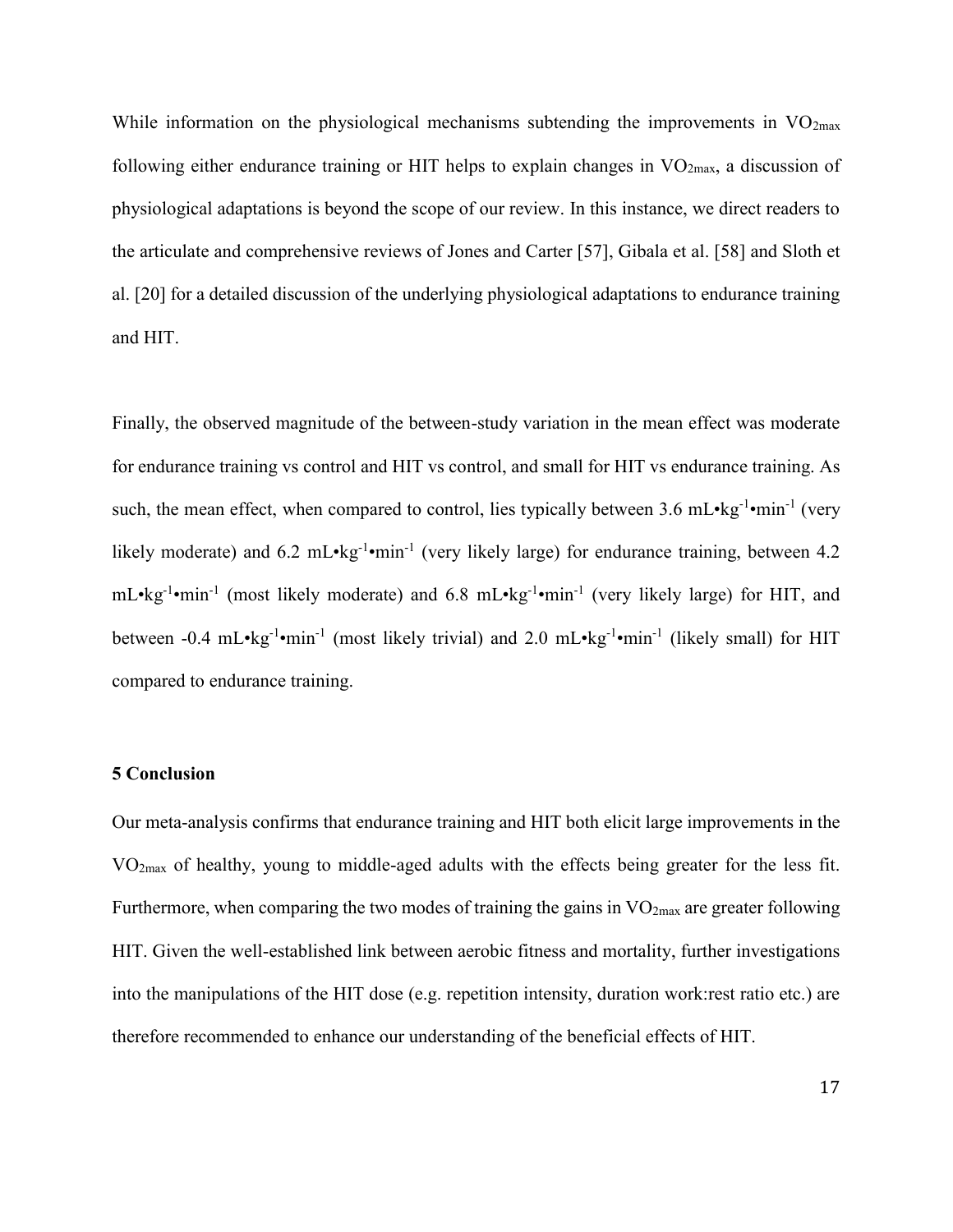# **Compliance with Ethical Standards**

No sources of funding were used to assist in the preparation of this review. The authors have no conflicts of interest that are directly relevant to the content of this review.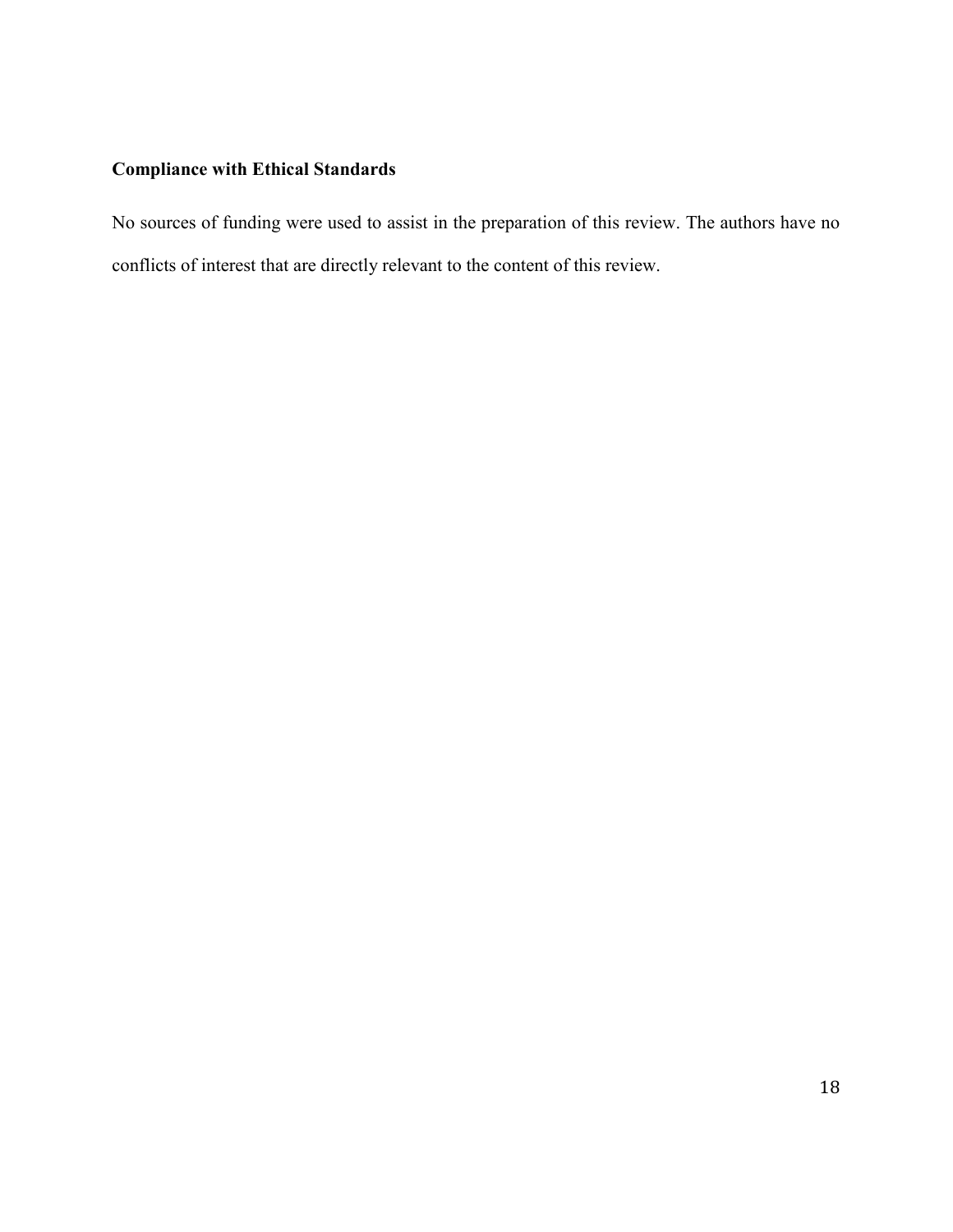# **6 References**

1. Lee D, Sui X, Artero EG, et al. Long-term effects of changes in cardiorespiratory fitness and body mass index on all-cause and cardiovascular disease mortality in men: The aerobics center longitudinal study. Circulation. 2011;124(23):2483-90.

2. Lee D, Artero EG, Sui X, et al. Review: Mortality trends in the general population: The importance of cardiorespiratory fitness. J Psychopharmacol (Oxf). 2010;24(4):27-35.

3. Myers J, Prakash M, Froelicher V, et al. Exercise capacity and mortality among men referred for exercise testing. N Engl J Med. 2002;346(11):793-801.

4. Zuhl M, Kravitz L. Hiit vs. Continuous endurance training: Battle of the aerobic titans. IDEA Fitness J. 2012;9(2):35-40.

5. Helgerud J, Hoydal K, Wang E, et al. Aerobic high-intensity intervals improve vo2max more than moderate training. Med Sci Sports Exerc. 2007;39(4):665.

6. Hottenrott K, Ludyga S, Schulze S. Effects of high intensity training and continuous endurance training on aerobic capacity and body composition in recreationally active runners. J Sports Sci Med. 2012;11:483-8.

7. Oja P, Titze S, Bauman A, et al. Health benefits of cycling: A systematic review. Scand J Med Sci Sports. 2011;21(4):496-509.

8. Whyte LJ, Gill JM, Cathcart AJ. Effect of 2 weeks of sprint interval training on healthrelated outcomes in sedentary overweight/obese men. Metabolism. 2010;59(10):1421-8.

9. Laursen PB, Jenkins DG. The scientific basis for high-intensity interval training: Optimising training programmes and maximising performance in highly trained endurance athletes. Sports Med. 2002;32(1):53-73.

10. Daussin FN, Zoll J, Dufour SP, et al. Effect of interval versus continuous training on cardiorespiratory and mitochondrial functions: Relationship to aerobic performance improvements in sedentary subjects. Am J Physiol Regul Integr Comp Physiol. 2008;295(1):R264-R72.

11. Trapp E, Chisholm D, Freund J, et al. The effects of high-intensity intermittent exercise training on fat loss and fasting insulin levels of young women. Int J Obes. 2008;32(4):684-91.

12. Tremblay A, Simoneau J-A, Bouchard C. Impact of exercise intensity on body fatness and skeletal muscle metabolism. Metabolism. 1994;43(7):814-8.

13. Wisløff U, Ellingsen Ø, Kemi OJ. High-intensity interval training to maximize cardiac benefits of exercise training? Exerc Sport Sci Rev. 2009;37(3):139-46.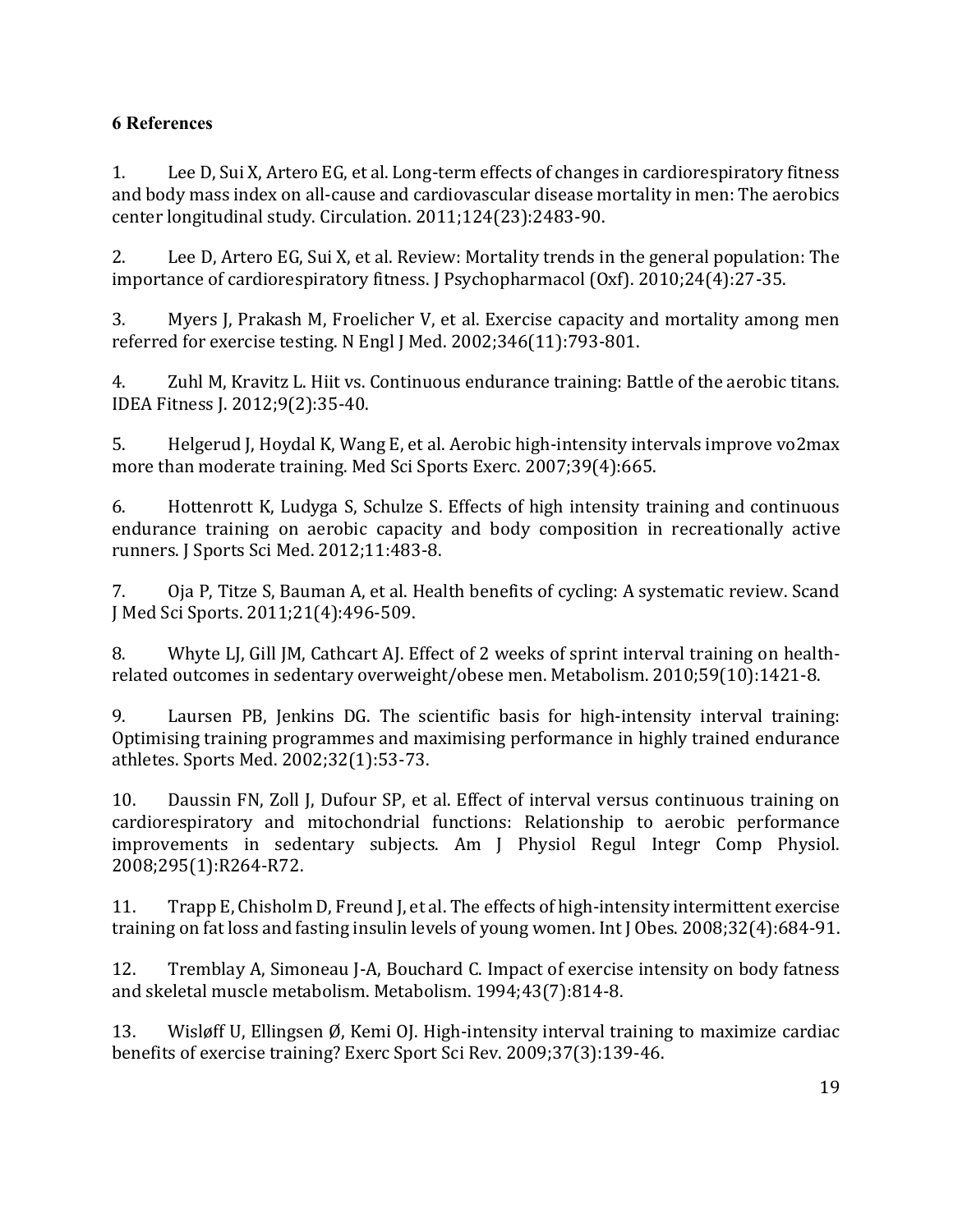14. Weston KS, Wisløff U, Coombes JS. High-intensity interval training in patients with lifestyle-induced cardiometabolic disease: A systematic review and meta-analysis. Br J Sports Med. 2014;48(16):1227-34.

15. Hwang C-L, Wu Y-T, Chou C-H. Effect of aerobic interval training on exercise capacity and metabolic risk factors in people with cardiometabolic disorders: A meta-analysis. J Cardiopulm Rehabil Prev. 2011;31(6):378-85.

16. Guiraud T, Nigam A, Gremeaux V, et al. High-intensity interval training in cardiac rehabilitation. Sports Med. 2012;42(7):587-605.

17. Kessler HS, Sisson SB, Short KR. The potential for high-intensity interval training to reduce cardiometabolic disease risk. Sports Med. 2012;42(6):489-509.

18. Bacon AP, Carter RE, Ogle EA, et al. Vo2max trainability and high intensity interval training in humans: A meta-analysis. PloS one. 2013;8(9):e73182.

19. Gist NH, Fedewa MV, Dishman RK, et al. Sprint interval training effects on aerobic capacity: A systematic review and meta-analysis. Sports Med. 2014;44(2):269-79.

20. Sloth M, Sloth D, Overgaard K, et al. Effects of sprint interval training on vo2max and aerobic exercise performance: A systematic review and meta‐analysis. Scand J Med Sci Sports. 2013;23(6):e341-e52.

21. Weston M, Taylor KL, Batterham AM, et al. Effects of low-volume high-intensity interval training (hit) on fitness in adults: A meta-analysis of controlled and non-controlled trials. Sports Med. 2014;44(7):1005-17.

22. Moher D, Liberati A, Tetzlaff J, et al. Preferred reporting items for systematic reviews and meta-analyses: The prisma statement. PLoS medicine. 2009;6(7):e1000097.

23. Liberati A, Altman DG, Tetzlaff J, et al. The prisma statement for reporting systematic reviews and meta-analyses of studies that evaluate health care interventions: Explanation and elaboration. PLoS medicine. 2009;6(7):e1000100.

24. Hopkins WG, Marshall SW, Batterham AM, et al. Progressive statistics for studies in sports medicine and exercise science. Med Sci Sports Exerc. 2009;41(1):3-13.

25. Smith TB, Hopkins WG. Variability and predictability of finals times of elite rowers. Med Sci Sports Exerc. 2011;43(11):2155-60.

26. Astorino TA, Allen RP, Roberson DW, et al. Effect of high-intensity interval training on cardiovascular function, vo2max, and muscular force. J Srength Cond Res. 2012;26(1):138.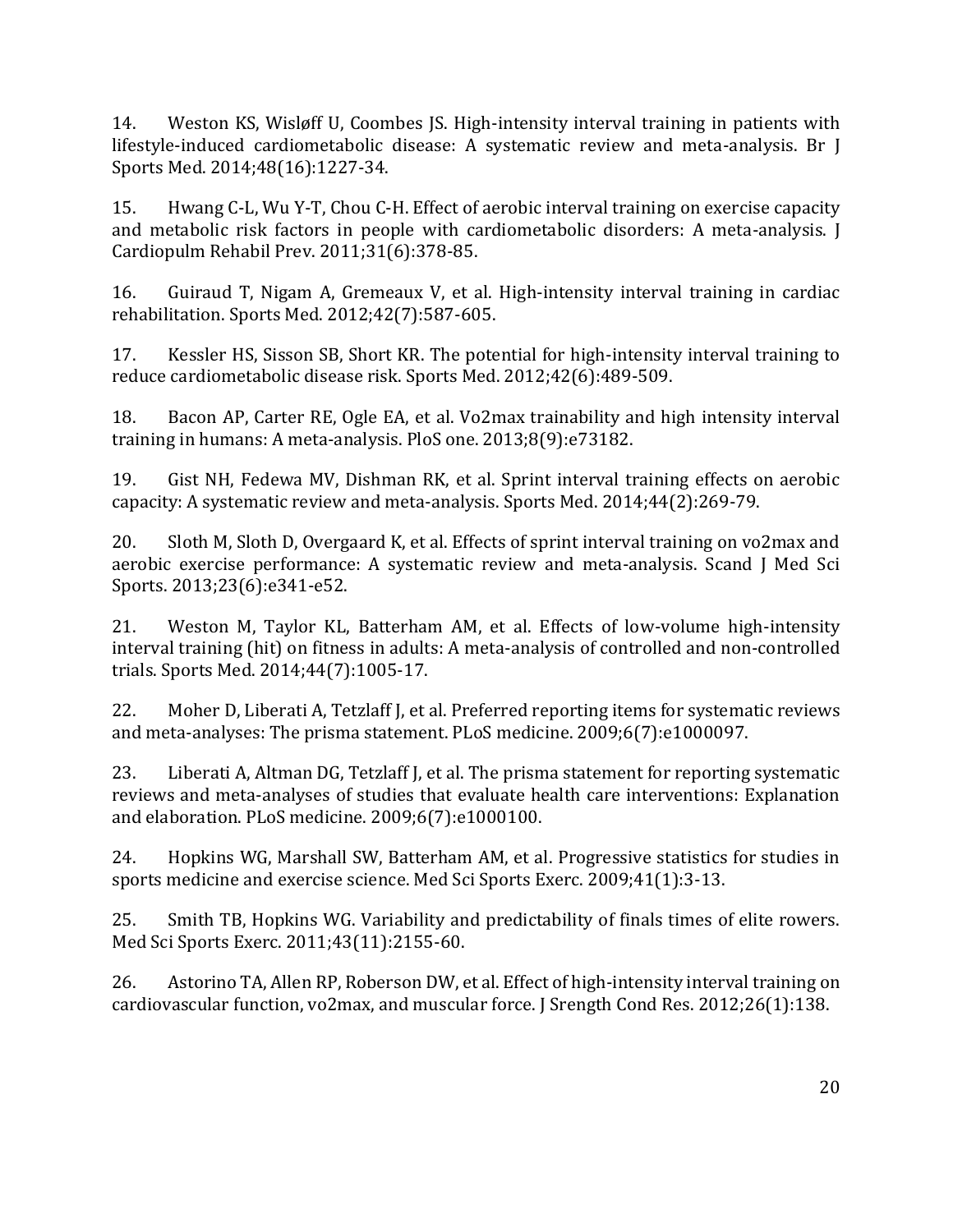27. Nybo L, Sundstrup E, Jakobsen MD, et al. High-intensity training versus traditional exercise interventions for promoting health. Med Sci Sports Exerc. 2010;42(10):1951-8.

28. Osei-Tutu KB, Campagna PD. The effects of short- vs. Long-bout exercise on mood, vo2max, and percent body fat. Prev Med. 2005;40(1):92-8.

29. Gormley SE, Swain DP, High R, et al. Effect of intensity of aerobic training on vo2max. Med Sci Sports Exerc. 2008;40(7):1336-43.

30. Ciolac EG, Bocchi EA, Bortolotto LA, et al. Effects of high-intensity aerobic interval training vs. Moderate exercise on hemodynamic, metabolic and neuro-humoral abnormalities of young normotensive women at high familial risk for hypertension. Hypertens Res. 2010;33(8):836-43.

31. Bayati M, Farzad B, Gharakhanlou R, et al. A practical model of low-volume highintensity interval training induces performance and metabolic adaptations that resemble'allout'sprint interval training. J Sports Sci Med. 2011;10:571-6.

32. Metcalfe RS, Babraj JA, Fawkner SG, et al. Towards the minimal amount of exercise for improving metabolic health: Beneficial effects of reduced-exertion high-intensity interval training. Eur J Appl Physiol. 2011;112(7):2767-75.

33. Ziemann E, Grzywacz T, Luszczyk M, et al. Aerobic and anaerobic changes with highintensity interval training in active college-aged men. J Srength Cond Res. 2011;25(4):1104.

34. Ben Abderrahman A, Zouhal H, Chamari K, et al. Effects of recovery mode (active vs. Passive) on performance during a short high-intensity interval training program: A longitudinal study. Eur J Appl Physiol. 2012;113(6):1373-83.

35. Burgomaster KA, Howarth KR, Phillips SM, et al. Similar metabolic adaptations during exercise after low volume sprint interval and traditional endurance training in humans. J Physiol. 2008;586(1):151-60.

36. Chtara M, Chamari K, Chaouachi M, et al. Effects of intra-session concurrent endurance and strength training sequence on aerobic performance and capacity. Br J Sports Med. 2005;39(8):555-60.

37. Lo MS, Lin LL, Yao W-J, et al. Training and detraining effects of the resistance vs. Endurance program on body composition, body size, and physical performance in young men. J Srength Cond Res. 2011;25(8):2246-54.

38. McKay BR, Paterson DH, Kowalchuk JM. Effect of short-term high-intensity interval training vs. Continuous training on o2 uptake kinetics, muscle deoxygenation, and exercise performance. J Appl Physiol. 2009;107(1):128-38.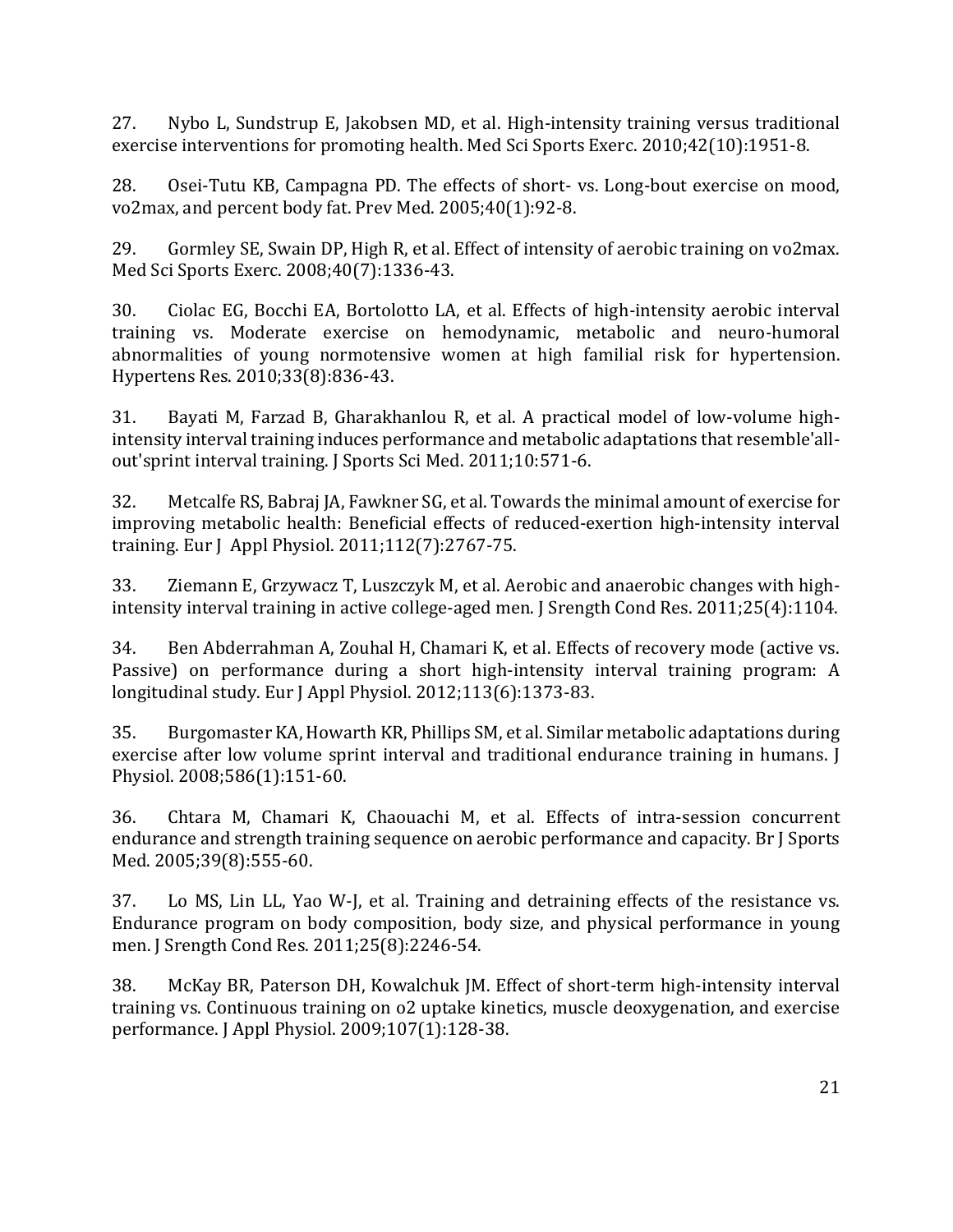39. Tabata I, Nishimura K, Kouzaki M, et al. Effects of moderate-intensity endurance and high-intensity intermittent training on anaerobic capacity and vo2max. Med Sci Sports Exerc. 1996;28(10):1327.

40. Cocks M, Shaw CS, Shepherd SO, et al. Sprint interval and endurance training are equally effective in increasing muscle microvascular density and enos content in sedentary males. J Physiol (Lond). 2013 Feb 1;591(Pt 3):641-56.

41. Dunham C, Harms CA. Effects of high-intensity interval training on pulmonary function. Eur J Appl Physiol. 2012 Aug;112(8):3061-8.

42. Edge J, Bishop D, Goodman C. The effects of training intensity on muscle buffer capacity in females. Eur J Appl Physiol. 2006;96(1):97-105.

43. Esfarjani F, Laursen PB. Manipulating high-intensity interval training: Effects on vo2max, the lactate threshold and 3000 m running performance in moderately trained males. J Sci Med Sport. 2007;10(1):27.

44. Macpherson R, Hazell TJ, Olver TD, et al. Run sprint interval training improves aerobic performance but not maximal cardiac output. Med Sci Sports Exerc. 2011;43(1):115-22.

45. Shepherd SO, Cocks M, Tipton KD, et al. Sprint interval and traditional endurance training increase net intramuscular triglyceride breakdown and expression of perilipin 2 and 5. J Physiol. 2013;591(3):657-75.

46. Warburton D, Haykowsky MJ, Quinney HA, et al. Blood volume expansion and cardiorespiratory function: Effects of training modality. Med Sci Sports Exerc. 2004;36(6):991-1000.

47. Berger NJ, Tolfrey K, Williams AG, et al. Influence of continuous and interval training on oxygen uptake on-kinetics. Med Sci Sports Exerc. 2006;38(3):504-12.

48. Matsuo T, Saotome K, Seino S, et al. Effects of a low-volume aerobic-type interval exercise on vo2max and cardiac mass. Med Sci Sports Exerc. 2014;46(1):42-50.

49. O'Donovan G, Owen A, Bird SR, et al. Changes in cardiorespiratory fitness and coronary heart disease risk factors following 24 wk of moderate- or high-intensity exercise of equal energy cost. J Appl Physiol. 2005;98(5):1619-25.

50. Sandvei M, Jeppesen PB, Støen L, et al. Sprint interval running increases insulin sensitivity in young healthy subjects. Arch Physiol Biochem. 2012;118(3):139-47.

51. Geliebter A, Maher MM, Gerace L, et al. Effects of strength or aerobic training on body composition, resting metabolic rate, and peak oxygen consumption in obese dieting subjects. Am J Clin Nutr. 1997;66(3):557-63.